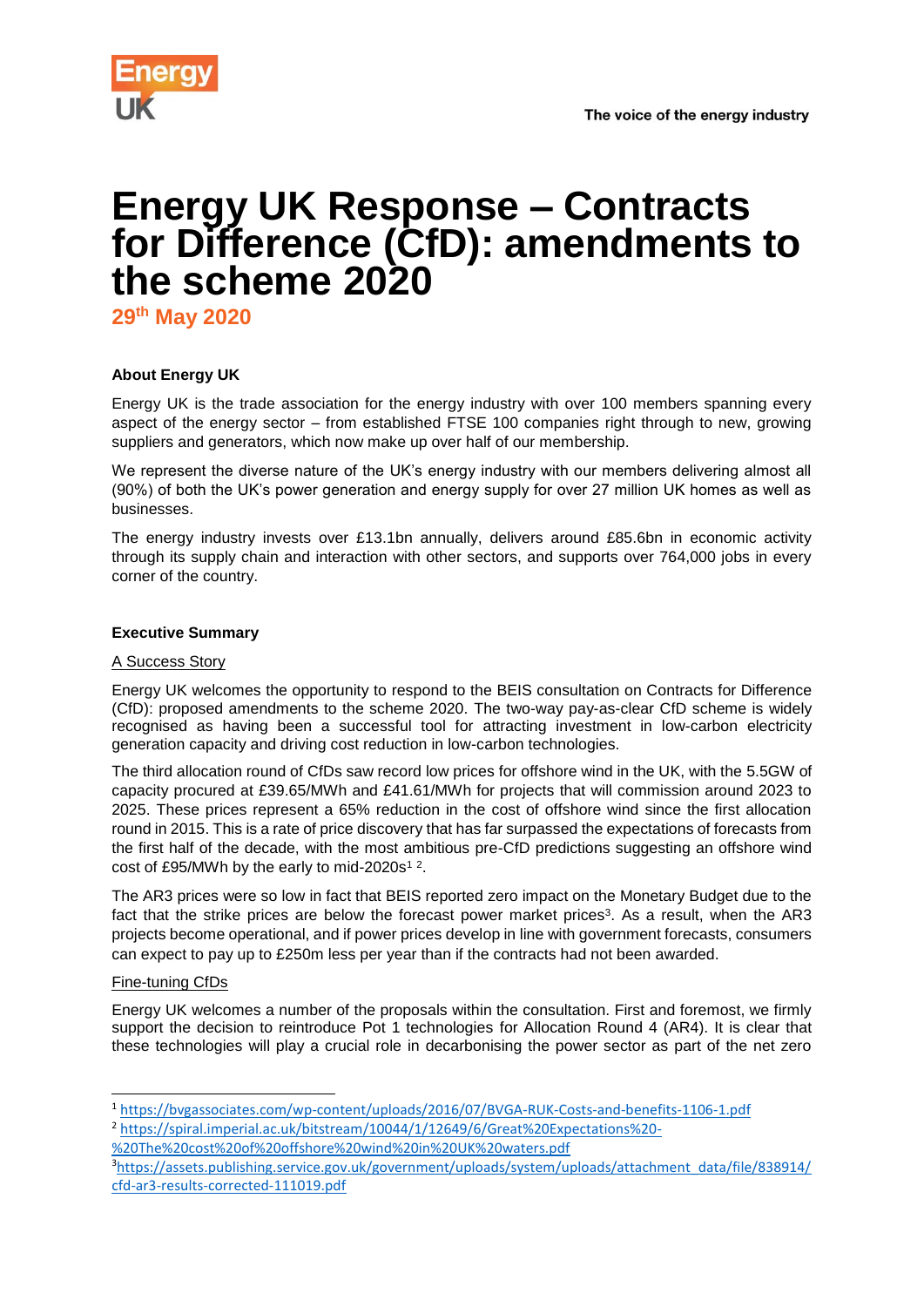

challenge and deployment rates in recent years have shown that CfD support is needed to achieve the volumes required to satisfy the net zero target.

Work from the Committee on Climate Change and Vivid Economics has identified that the most costeffective pathway to net zero emissions by 2050 would require up to 35GW of onshore wind<sup>45</sup>. In order to achieve this most cost effective pathway, then a minimum 4GW capacity cap will be required for AR4, or 2-3GW if auction frequency was to increase. We would also note that omission from AR2 and AR3 has not incentivised the level of offtake solutions, PPAs or fully merchant, to meet the required levels of build-out for net zero.

We also welcome the move from government to introduce floating offshore wind as a new technology for Allocation Round 4 (AR4). The proposal to define this technology separately from fixed-bottom offshore wind is key to enabling the price discovery of floating wind. We further support the move to create a dedicated pot for offshore wind that will not only help manage a technology with unique characteristics, but also bring welcome focus to conventional offshore wind as industry works towards the goal of 40GW by 2030.

A general theme of our response is the call for government to offer as much transparency and forward clarity as possible. On a number of occasions we call for the government to publish an overall procurement strategy for the CfD scheme, at least out to 2030. This strategy or roadmap would provide welcome clarity to investors and developers on the frequency of auctions, the amount of capacity that will need to be procured to satisfy a net zero pathway and the integration of CfD Units into the wider electricity system. In addition to this, we call for greater auction frequency to deliver a host of benefits that are outlined in our response to Q7.

Energy UK is aware that there is an upcoming Call for Evidence (CfE) on the CfD scheme that will look at the longer-term development of the scheme. We welcome this CfE and encourage government to ensure the content gives further consideration longer-term impacts of CfD policy on wholesale market liquidity and system flexibility.

#### Economic Recovery by Maintaining Momentum

The certainty given by the CfD scheme has been a key factor underpinning the cost reductions achieved by the UK offshore wind industry in recent years. To maintain momentum in offshore wind deployment and retain investor confidence, it is important that the scheme is maintained through the 2020s.

The fact that the results of AR3 had zero impact on the Monetary Budget implies that the contracted capacity is expected to be brought forward at zero cost to consumers. Given the impact that the COVID-19 pandemic has had on the UK economy, the opportunity to bring forward further low carbon capacity at zero cost to consumers is one that must be taken. Energy UK urges government to implement auction parameters that will deliver the maximum possible capacity in AR4 to stimulate regional job growth, local economies and foreign investment, all whilst maintaining progress against climate targets.

In the longer term, it is likely that both renewable support schemes and electricity market design will need to evolve. Changes should be developed in consultation with all stakeholders with as much advance notice as possible. This will enable both developers and investors to prepare for the changes while ensuring continuity in offshore wind deployment in the meantime.

Should you have any questions regarding this consultation response then please do not hesitate to get in touch via the details below.

**Philip McNally**

1

Policy Manager, Power Energy UK

020 7024 7633 [philip.mcnally@energy-uk.org.uk](mailto:philip.mcnally@energy-uk.org.uk)

<sup>4</sup> <https://www.theccc.org.uk/publication/net-zero-technical-report/>

<sup>5</sup> [https://www.vivideconomics.com/wp-content/uploads/2019/08/Quantifying\\_the\\_Benefits\\_of-report-.pdf](https://www.vivideconomics.com/wp-content/uploads/2019/08/Quantifying_the_Benefits_of-report-.pdf)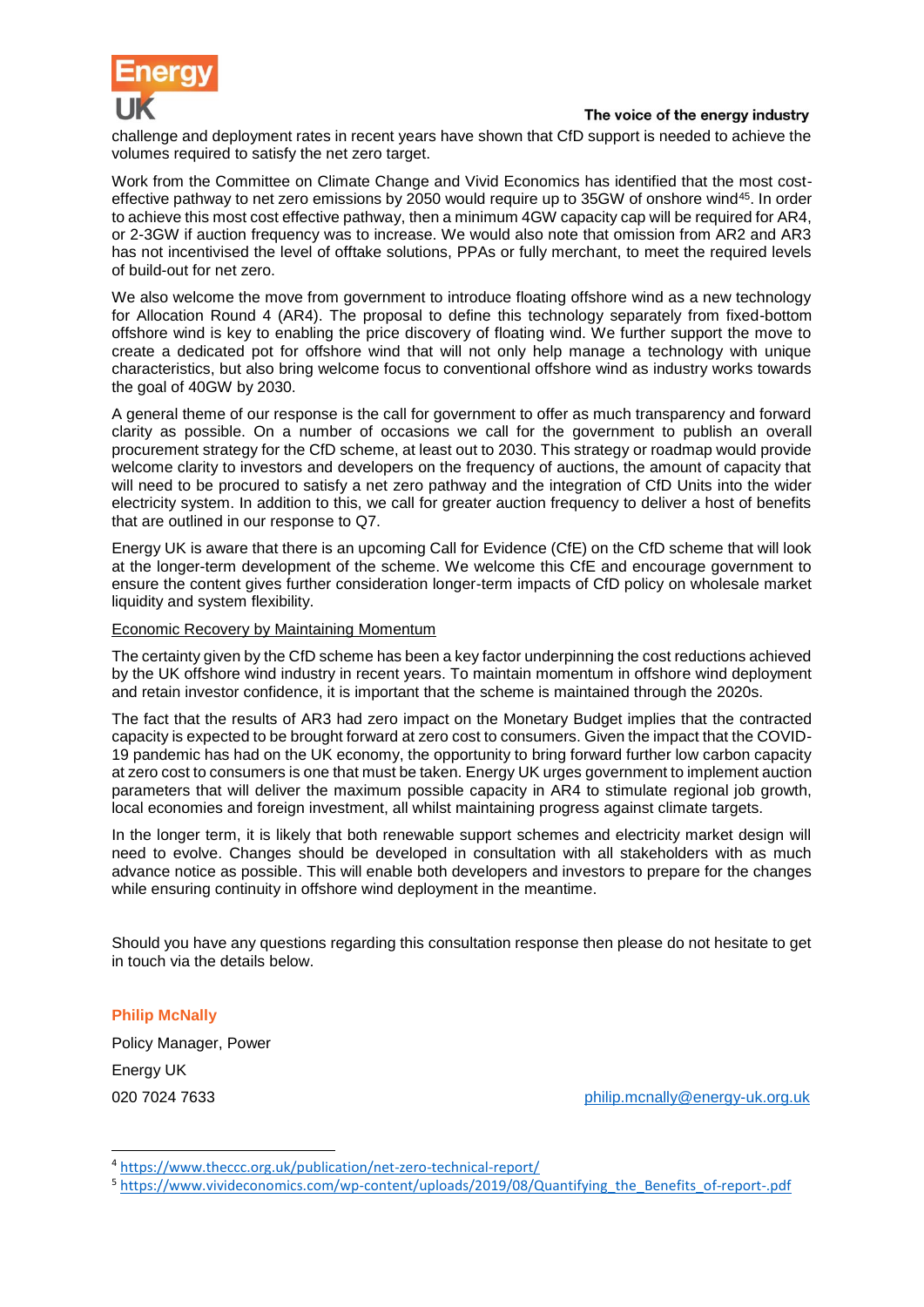

1

## **Response to Questions**

#### **Community Support**

1. How can the government better ensure that the local impacts and benefits of renewable energy developments are taken into account across the whole of GB?

Energy UK firmly believes that local communities should experience a net benefit from the installation of new energy infrastructure and we are keen to highlight all the different ways that renewable projects, in particular, provide to communities both local and distant. We agree that it is more important than ever to engage with and support local communities in the transition to net zero, and we therefore welcome the move from government to update existing community benefits and engagement guidance for onshore wind, jointly with developers and local communities.

Energy UK believes there is a need for a consistent approach to community benefit across Great Britain (GB). Our members also note that local environmental impacts are already addressed by the planning system and therefore should not be considered as part a community benefit assessment. Recent changes to the planning systems in Scotland and Northern Ireland for all types of developments exhibit best practice in terms of guidance for engagement with communities.

There should be a platform or opportunity for the local impacts and benefits of renewable energy developments to be shared nationally so that best practice, experience and guidance can be shared amongst the sector. As the energy sector continues to interact with other sectors, including that of transport, buildings, construction, heavy industry, there will be shared learnings for these sectors too.

2. What exemplifies 'best practice' when it comes to engaging with and supporting local communities on renewable energy developments? Examples of specific projects and/or developers would be welcomed.

To date, the policy focus for engagement with local communities has focused on onshore wind developments. Energy UK believes that consideration should be given to all new energy developments when promoting engagement with local communities and that the expectations for each technology should be proportionate to the scale of the local impacts.

3. How should the government update the existing community benefits and engagement guidance for onshore wind to reflect developments in best practice for engagement between developers and local communities?

Energy UK again calls for consistency in community benefits and engagement guidance for onshore wind across the UK. We do, however, acknowledge that different local circumstances can impact the appropriateness of certain guidance and therefore call for devolved administrations to be given flexibility to take account of such circumstances. We believe taking this approach will allow for wider deployment of technologies from wind to solar. Recent changes to the planning systems in Scotland and Northern Ireland for all types of developments exhibit best practice in terms of guidance for engagement with communities<sup>6</sup>.

<sup>6</sup> [https://www.gov.scot/publications/scottish-government-good-practice-principles-community-benefits](https://www.gov.scot/publications/scottish-government-good-practice-principles-community-benefits-onshore-renewable-energy-developments/pages/4/)[onshore-renewable-energy-developments/pages/4/](https://www.gov.scot/publications/scottish-government-good-practice-principles-community-benefits-onshore-renewable-energy-developments/pages/4/)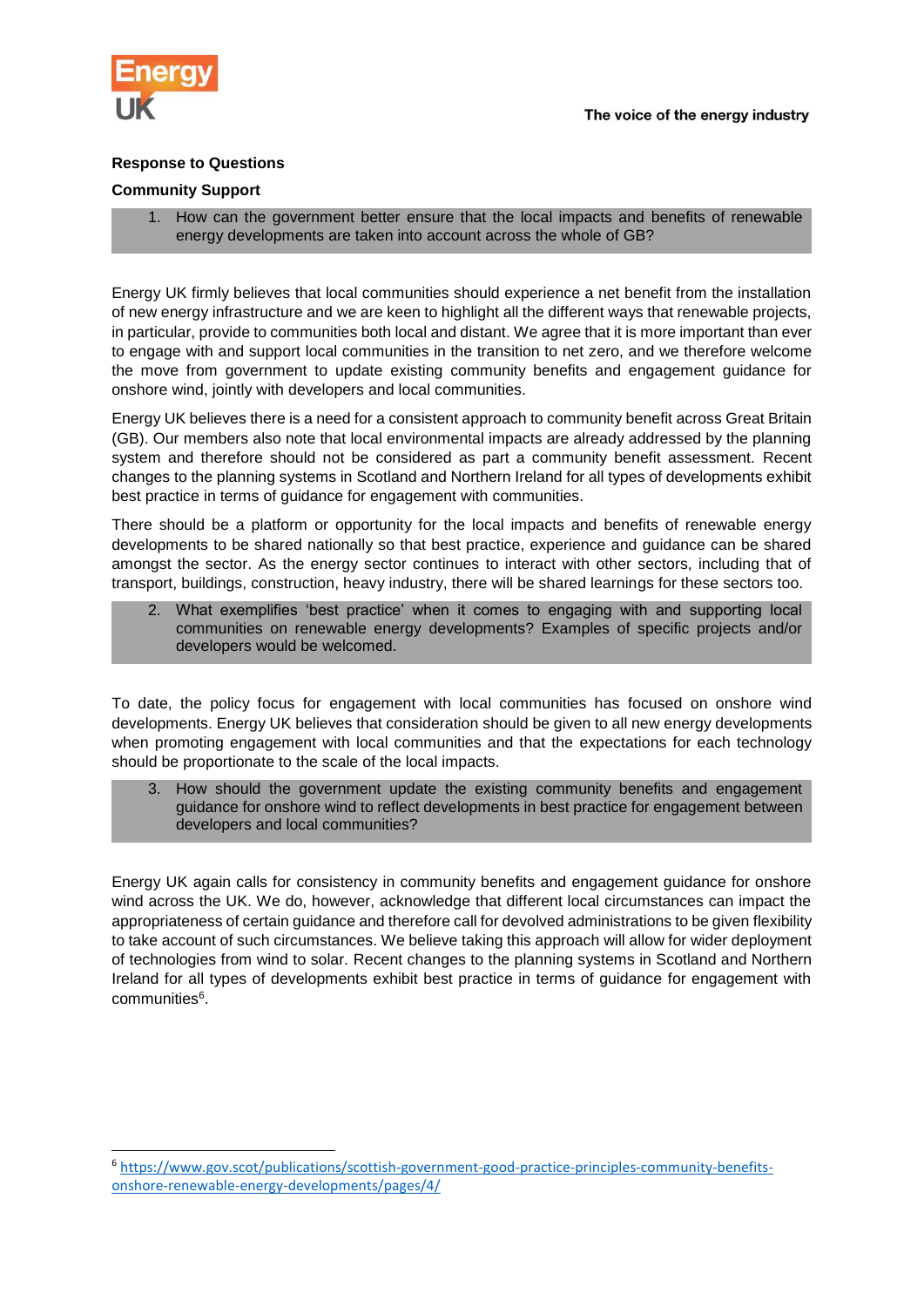

Should the government consider creating a register of renewable energy developments in England that list available projects and associated community benefits?

Devolved administrations already track new renewable energy developments through voluntary registers. Industry has found the process of updating these registers workable to date, and therefore it would make sense to extend the practice to England. Energy UK believes that any national register should be simple and straightforward to ensure industry engagement. We believe that the principle use of the register should be to communicate the full range of options for community benefits that have been deployed. The register should not be used as a checklist of expectations for a new renewable energy development, as each will need a site-specific approach to community benefits.

The register should cover all technology categories, so that it includes all terrestrial renewable energy developments in England. The register should not be restricted to onshore wind alone.

#### **Pot Structure**

5. The government welcomes views on whether, compared to maintaining the existing two pot structure, the proposed option of introducing a new Pot 3 for offshore wind is an effective means of ensuring value for money and achieving our decarbonisation and other objectives in the long term. We welcome the submission of supplementary evidence to support views on this.

Energy UK has no objection to a dedicated pot for offshore wind as it would bring a more welcome focus on the technology that is required to help industry reach the target of 40GW installed capacity by 2030. Offshore wind has a number of unique characteristics that are not shared by any other renewable technology and, as a result, it is appropriate to manage offshore wind separately in the auction pot structure. The move to introduce a Pot 3 for offshore wind would also allow Pot 2 to return to its original focus on innovation and allow other technologies the opportunity to experience a similar price discovery to that seen in offshore wind.

We believe that any capacity caps limit deployment and if applied to future auctions should be directly linked to carbon budgets and updated on an annual basis depending on what is required. Some of the positive outcomes from this approach include: ensuring that the volume of low-carbon power that is procured is compatible with the net zero target, and moving away from the current incentive for developers to generate at all times, even when it is detrimental to the wider system needs.

Energy UK has long-called for the reintroduction of CfD auctions for Pot 1 technologies and therefore we welcome the proposal to include Pot 1 (containing onshore wind and solar) in Auction Round 4. We believe that the proposed three pot structure will be the most effective approach to Auction Round 4. We also consider that the proposed allocation of technologies to each pot will be most effective.

# 6. The government welcomes views on whether the proposed options are an effective means of bringing forward a greater diversity of low carbon electricity generation.

Energy UK broadly agrees with the proposed arrangement of the three pots and believe that it will be an effective means of bringing forward a diverse mix of low carbon electricity generation. However, we would also highlight that the subsequent selection of budgets for each pot and other auction parameters will be as significant as the headline decisions on technology allocation to pots, set out in the current proposals. We therefore encourage government to share details on such parameters at the earliest possible opportunity so that industry can make an informed decision on the appropriateness of the proposed framework.

Energy UK acknowledges that the rationale behind the pot structure is to allow technologies of similar cost profiles to compete and reveal the cheapest form of new generation. However, in order to enable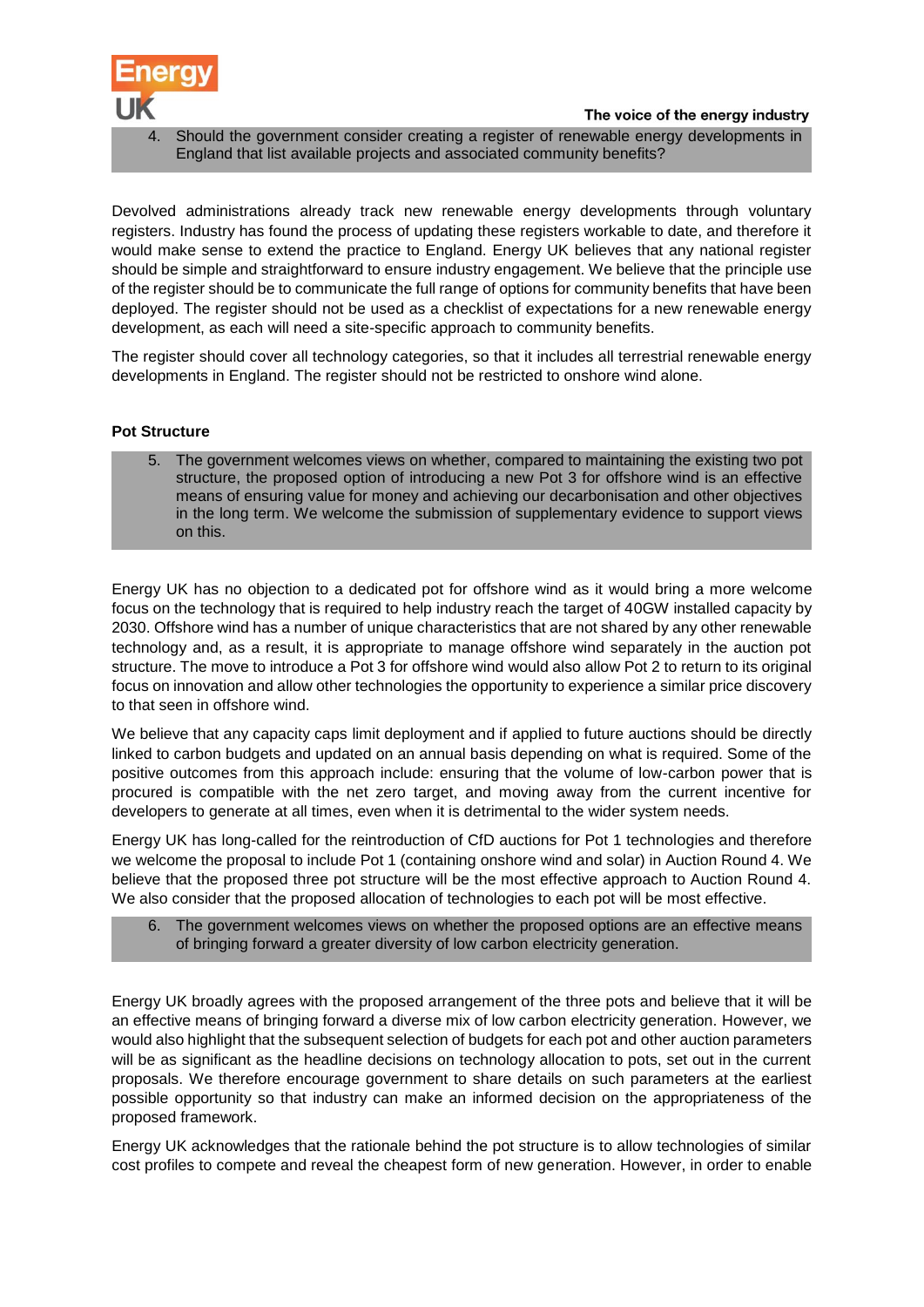

progress in innovation and cost reduction across the different technologies, the auction design should avoid a similar outturn to AR3 whereby the auction was dominated by a single technology.

It appears unlikely that significant volumes of floating offshore wind will bid into AR4 given the ScotWind leasing timeline – the main avenue through which floating wind projects will come forward. It therefore seems that any floating wind projects that are ready for AR4 will be on the 'test-centre' scale. If floating offshore wind is included in AR4, and technology minima/maxima are applied, we urge BEIS to be mindful that only demonstration projects are likely to come forward for floating wind, and therefore, avoid allocating a significant amount of the budget/capacity to the technology.

7. The government welcomes views on whether there are alternative approaches to be considered in light of net zero.

Whilst Energy UK is supportive of the CfD framework, greater forward visibility in terms of auction parameters would be a further improvement. We would encourage government to set out future auction parameters as part of roadmap setting out the approach to procuring the low-carbon generation needed to satisfy a net zero target. To date the CfD framework has been somewhat undermined by the absence of a procurement strategy and the influence of politics. A clear procurement strategy would instil confidence in investors, the supply chain and reduce the likelihood of political disruption. All of which would increase the UK's chances of reaching its low-carbon targets.

Whilst not subject to consultation, we call on the Government's wider powers to increase auction frequency. We note that during Electricity Market Reform, auctions were envisaged on a six-monthly or annual basis; a two-year schedule is the divergence, not the other way around. Benefits of increased auction frequency include:

- Materially easing the pressure on the Statutory Nature Conservation Bodies and Planning Authorities by smoothing the development pipeline, as projects will no longer have to rush consent applications in order to fit the bi-annual cycle;
- Reducing the risk of consented projects being sterilised, if a project was unsuccessful in an auction and the consent or lease expires before next auction 2 years later;
- De-risking projects by increasing developers' confidence, so they would be more willing to commit development expenditure; this would create a pipeline of more established and better evaluated projects entering auctions which both reduces the risk of non-delivery and aids cost reduction;
- Benefits to the supply chain by smoothing out delivery profile; under the current system unsuccessful projects and their associated supply chains face a two year hiatus, which increases the risk of losing capability to other countries; the supply chain could instead plan, make provision for new capacity and parts can be ordered in bulk, allowing cost reduction via economies of scale;
- A similar smoothing effect on the skilled labour required, reducing the need to employ foreign nationals for specialist jobs.

There is sufficient liquidity in the market to enable annual auctions; government can use proportionate capacity caps when required to retain competitive tension but at sub-£40/MWh, prices are reaching a point where cost reduction will be less relevant than the need to deliver the maximum capacity required to meet the UK's net-zero targets and place the necessary focus on supply chain growth.

We note there is a perceived Government administrative burden (e.g. consultation processes) and would therefore welcome evidence as to why this burden cannot be efficiently deployed across multiple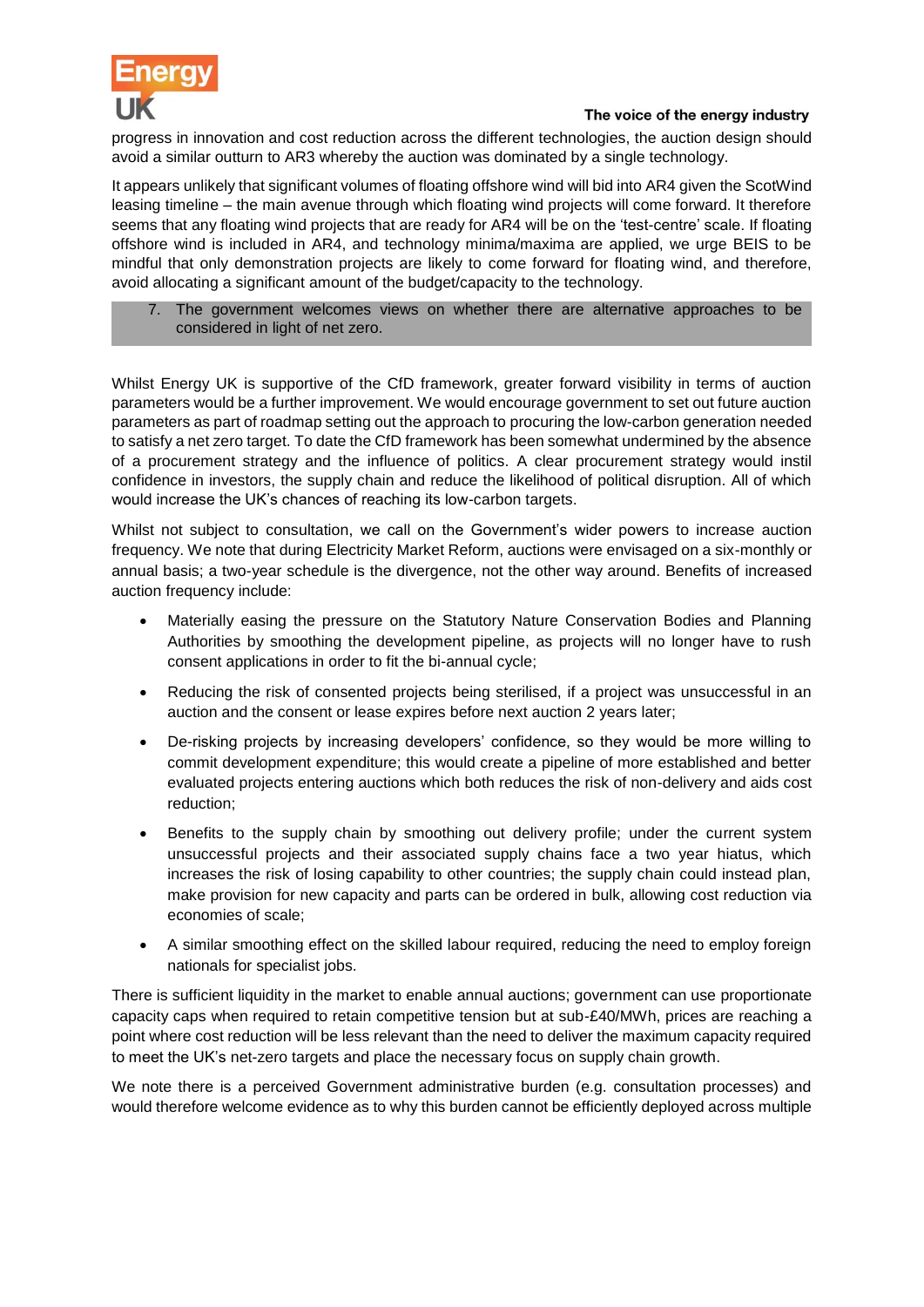

auctions. With regards to evidence on annual auctions, we point the Government to the analysis<sup>7</sup> from Oxford University's Institute for Energy Studies which shows annual auction modelling:-

"*enables bidders to generate information on prices from previous rounds (competition level, total capacity auctioned) as well as on technology cost developments. Basically, we can see that the updated information on technology costs becoming available in each year leads to lower overall bid prices when it can be directly incorporated into participants' bids.*

Energy UK also encourages government to reassess the pot structure following the results of AR4. At that time it may become apparent that a dedicated floating wind pot is needed. Floating offshore wind is recognised as having the potential to add significant capacity to the UK grid and play a key role in the net zero challenge. Therefore a dedicated pot, similar to the one proposed of fixed-bottom wind may be needed to ensure cost reduction and deployment levels consistent with a net zero pathway.

# **Floating Offshore Wind**

1

8. The government welcomes views on whether the proposed approach is an effective means of supporting floating offshore wind.

Energy UK is strongly supportive of introducing a separate definition and Administrative Strike Price (ASP) for floating offshore wind. Whilst it appears unlikely that significant volumes of floating offshore wind will bid into AR4 given the ScotWind leasing timeline, it is important that any projects that do participate in AR4 are separately defined from fixed-bottom offshore wind due to the different maturity of the two technologies.

Floating offshore wind is an emerging technology that has not had the time to develop and reduce costs in the same way that fixed-bottom wind has. Therefore, if both technologies were included under the same definition and ASP, it stands to reason that fixed-bottom projects would be awarded all of the contracts available due to its lower cost. Creating a separate definition and ASP for floating wind is crucial in allowing the technologies to experience a similar price discovery to fixed-bottom wind and commercialising a technology that will be key to the long-term development of low-carbon power in the UK towards the 2050 net zero target.

9. The government welcomes views on whether the proposed definition is a suitable definition of floating offshore wind projects, which should be distinguished from fixed bottom offshore wind, and what evidence prospective generators should be asked to supply in order to demonstrate that they have the required characteristics.

Energy UK recognises the eventual need for an appropriate floating offshore wind definition to prevent gaming by developers, however, we do not see a material risk of gaming in the near term due to the relevant immaturity of the floating wind pipeline. We note that gaming could occur if a developer, who had originally planned to bid for a fixed-bottom offshore wind project, decided to adjust its bid to target floating wind to benefit from higher Administrative Strike Prices and potential ring-fenced budget/capacity. Under such a scenario, consumers will pay a premium for a project that could otherwise be supported by a less expensive 'offshore wind' category. Moreover, projects that can only be floating may be displaced.

Introducing a depth limit now would restrict the ability for demonstration projects to access CfD support. These projects are typically positioned in shallower waters to demonstrate technological readiness ahead of commercial scale rollout in deeper sites. Therefore placing a limit on depth now may inadvertently slow the pace of development of floating wind technology.

<sup>7</sup> [https://www.oxfordenergy.org/wpcms/wp-content/uploads/2019/02/Auctions-for-allocation-of-offshore](https://www.oxfordenergy.org/wpcms/wp-content/uploads/2019/02/Auctions-for-allocation-of-offshore-wind-contracts-for-difference-in-the-UK-EL-33.pdf)[wind-contracts-for-difference-in-the-UK-EL-33.pdf](https://www.oxfordenergy.org/wpcms/wp-content/uploads/2019/02/Auctions-for-allocation-of-offshore-wind-contracts-for-difference-in-the-UK-EL-33.pdf)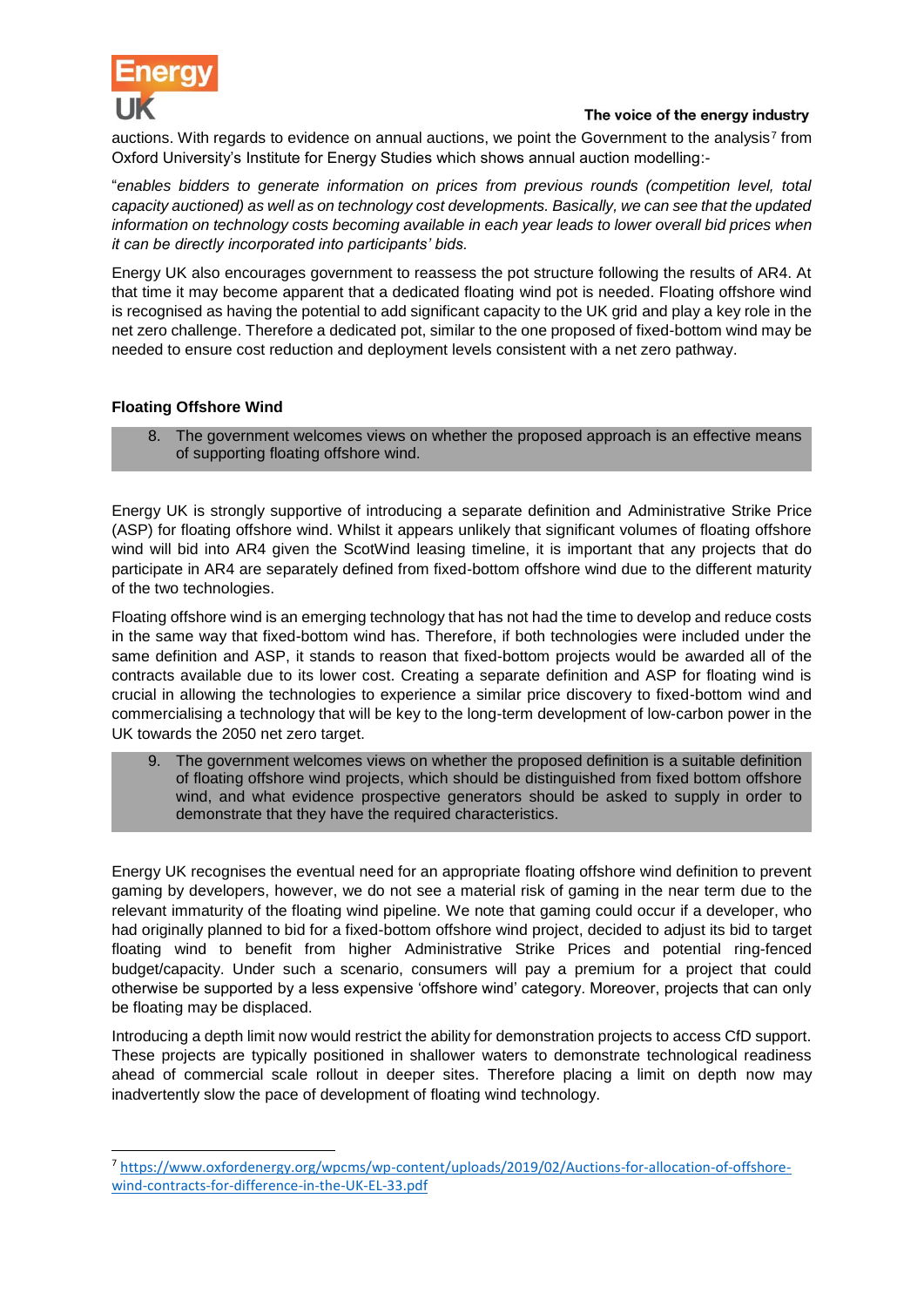

1

# The voice of the energy industry

Furthermore, Energy UK is aware that there are waters off the coast of the UK where the depth is <60m but a fixed-bottom project would not be appropriate given the subsurface geology. Floating wind installations could access these waters and ensure that the potential resource for offshore wind in the UK is maximised. At a time when industry is working with government to remove barriers to offshore wind deployment through the Offshore Wind Sector Deal, it would be counter-productive to introduce an unnecessary barrier to floating wind deployment.

There are valid arguments for and against including a depth limit in the floating offshore wind definition, however, given the fact that we do not anticipate any opportunity for gaming in the near term, we recommend that government proceeds without a depth limit for AR4. We note that there is an upcoming CfE on the CfD scheme that will look at the longer-term development of the scheme. We welcome this CfE and encourage government to ensure the content gives further consideration to a floating wind definition. An enduring definition should ensure that there is no opportunity for gaming but avoid restricting the potential resource. The CfE should also consider the framework that would be required to allow hybrid sites containing both fixed bottom and floating offshore wind.

Whilst an enduring definition for floating offshore wind is developed, Energy UK recommends the following definition as included in the Renewables Obligation (Scotland) Order 2009 as amended:

*A floating offshore wind CfD Unit means a CfD Unit which generates electricity by the use of wind and which –*

*(a) Is a floating structure, meaning a turbine that is fixed or connected to the seabed by means of a chain, tension leg or other flexible mooring and not by any other means.*

In addition, with respect to the note in the definition that "...It may be electrically connected to an offshore substation irrespective of whether floating or not…." we recommend that it is made clear in the definition that a floating offshore wind CfD unit can also connect directly to an onshore substation.

10. The government welcomes views and evidence on any potential wider benefits or disadvantages that floating offshore wind may bring to the UK, in particular in respect of wider system impacts.

Floating offshore wind has the potential to open areas of the seabed which are not suitable for fixed foundation turbines. As well as areas with deeper waters, this also includes large areas of shallower waters where the underlying geology means that fixed foundations are not feasible. The latest resource estimates by the CCC, Vivid Economics and Imperial College suggest a technical potential of up to 350 GW for floating offshore wind<sup>8</sup>. The geographical diversity of this resource can create opportunities for supply chains in new areas. Floating offshore wind has development potential in areas that have not so far been able to progress fixed foundation offshore wind, such as Cornwall and South Wales.

There is also a major opportunity for the UK to develop an export market for this technology, building on the success of the UK fixed foundation offshore wind industry. The greatest export opportunities are likely to be in the development and application of novel technology and techniques that are specific to floating offshore wind, rather than in the components that use established engineering capabilities already in use in other sectors.

Looking at the patterns of seabed depth globally, floating offshore wind has the greater potential for global deployment, as few coastlines have the same large areas of shallower waters as the UK, where fixed foundation wind can be deployed. Floating offshore wind is at a relatively early stage and an international supply chain has not yet developed. The UK has an opportunity to move early and establish itself as the global leader in floating offshore wind development, and enjoy the associated benefits from exporting expertise to the significant global demand that is likely to come forward.

<sup>8</sup> [https://www.theccc.org.uk/wp-content/uploads/2019/05/CCC-Accelerated-Electrification-Vivid-Economics-](https://www.theccc.org.uk/wp-content/uploads/2019/05/CCC-Accelerated-Electrification-Vivid-Economics-Imperial-1.pdf)[Imperial-1.pdf](https://www.theccc.org.uk/wp-content/uploads/2019/05/CCC-Accelerated-Electrification-Vivid-Economics-Imperial-1.pdf)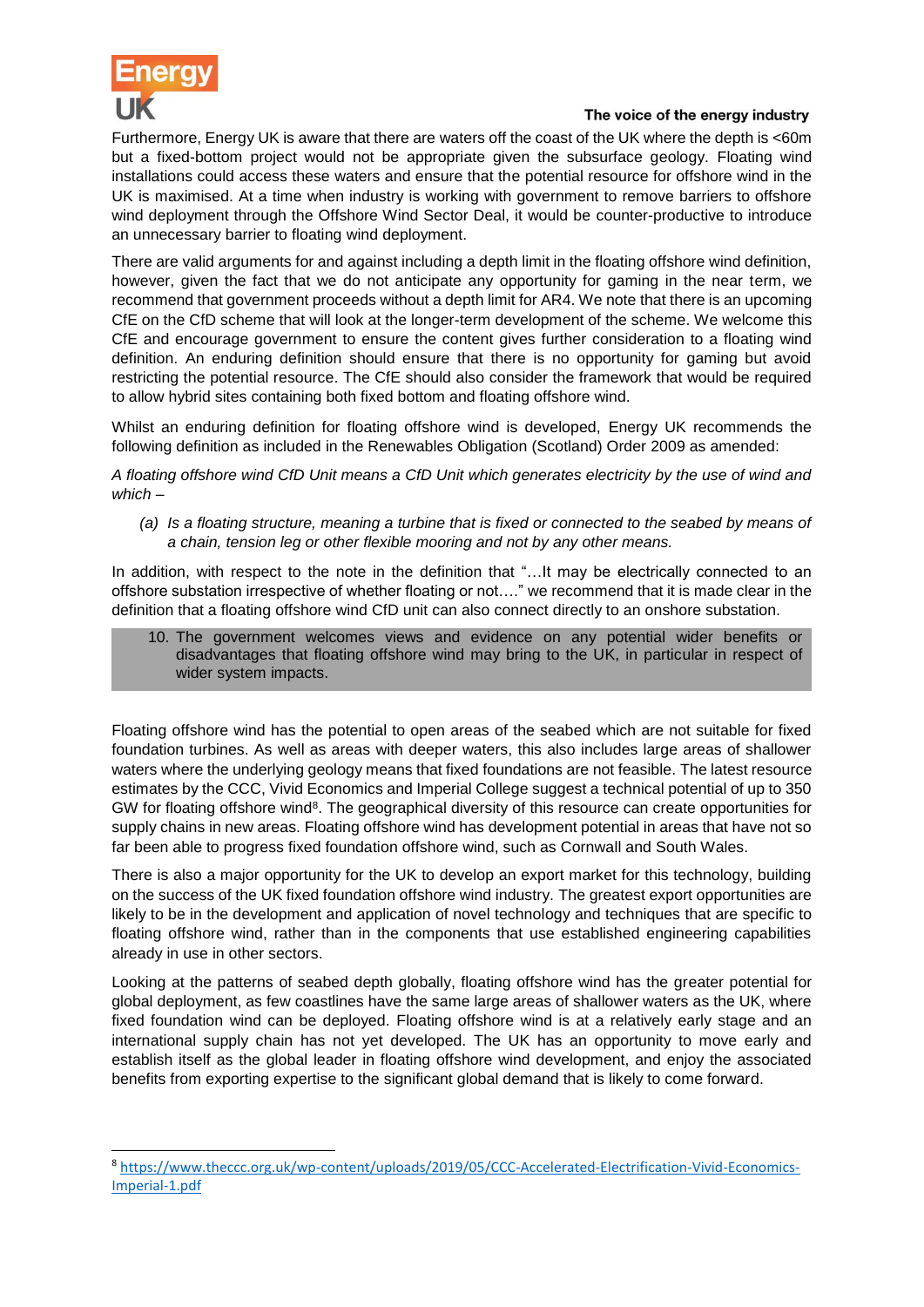



11. The government welcomes views on the need to deploy floating offshore wind at scale through the 2030s to meet net zero, and what trajectories for deployment and cost reduction are realistic and feasible, both globally and in the UK.

Fixed foundation offshore wind has substantial potential to deliver further low carbon generation at lowcost. However, as scenarios for net-zero have indicated, there needs to be a quadrupling of low-carbon generation from current levels, so all available sources of low-cost, low-carbon generation will have a role to play in delivering net-zero.

Floating offshore wind has the potential to deploy at large-scale as referred to in our answer to Q.10. It also stands to reason that floating wind can experience a similar price discovery to fixed-bottom wind if it is supported in a similar way by government. To get maximum value from the floating offshore wind resource, Energy UK believes that deployment should start as soon as possible, with the aim of initial large-scale commercial deployment by the late 2020s and mass rollout through the 2030s.

Deployment of floating offshore wind would benefit from a clear government deployment strategy developed in collaboration with industry, the Crown Estates, the LCCC, and Ofgem. This strategy should consider the changes that would be required to seabed leasing rounds and grid infrastructure planning to support the mass deployment of floating wind, in a complimentary manner to other technologies and the wider system, towards the 2050 net zero target.

12. What further amendments to the CfD allocation process could be necessary to facilitate floating offshore wind technologies?

Energy UK is keen to emphasise that the selection of budgets for each pot and other auction parameters will be as significant as the headline decisions on technology allocation to pots, set out in the current proposals. We therefore encourage government to publish the auction parameters for AR4 at the earliest possible opportunity.

Certain auction parameters may need to be considered through the lens of a floating wind developer to ensure that they do not introduce unnecessary risk for floating projects. For example, as mentioned in our response to Q40, different technologies have different project timelines and therefore the deadlines set out in the CfD contract should look to satisfy the most cost-efficient outcome for each technology.

To enable progress in innovation and cost reduction in all technologies, the auction design must ensure that there is a viable minimum level of further deployment of each pot of technologies from Auction Round 4. As previously mentioned, Pot 2 contains a wide range of technologies, at varying degrees of commercial readiness, therefore, to ensure a tranche of floating wind projects are successful in nearterm allocation rounds, we recommend that a minima or separate pot is specified for this technology post-AR4.

13. Are there additional measures to support pre-commercial deployment and cost reduction which would be more effective than the CfD, or which could enhance the effectiveness of the measures under the CfD?

Energy UK welcomes the move from BEIS to introduce floating offshore wind for AR4 and believes the most appropriate route to market for the technology is through the CfD mechanism. The next step in the development of the technology would be to introduce a target for floating wind, similar to the existing target for fixed-bottom wind.

Energy UK is keen to see that there is clarity and a long enough lead time for any additional measures that may be brought forward. We are concerned that measures to support pre-commercial deployment can sometimes be done with less oversight and lead time, which can limit the success of innovative solutions that industry/government would want to see emerge. Successful parties in such exploratory schemes tend to be those that were able to mobilise within the short lead time, rather than those that offer the most innovative solutions.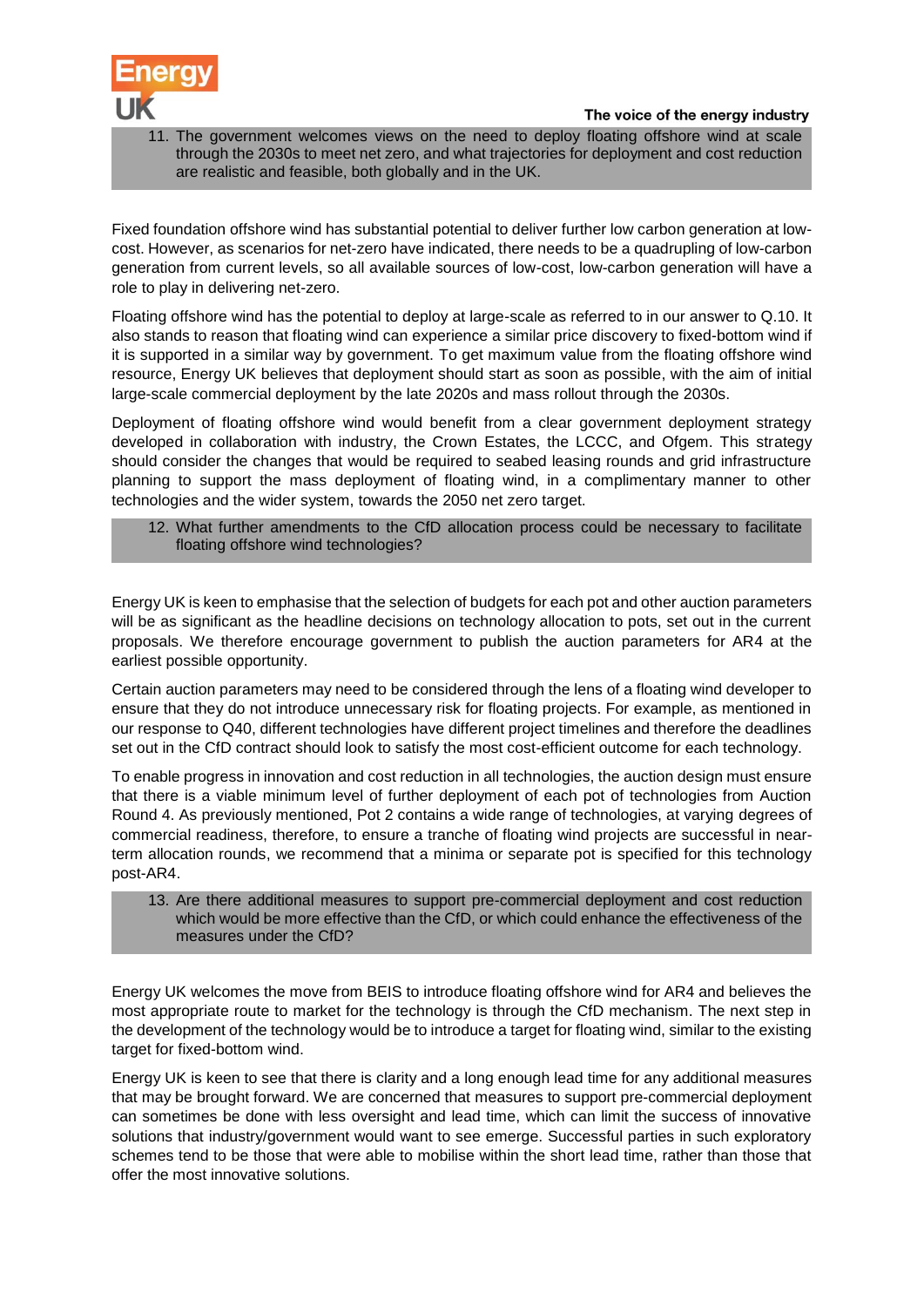

# **Extending Delivery Years**

#### 14. Should the government amend the Contracts for Difference (Allocation) Regulations 2014 in order to extend the delivery years specified in those regulations to the 31st March 2030?

Compared to the status quo, Energy UK supports the proposal in the consultation to extend the delivery years specified in the CfD Regulations 2014. This is an administrative change that is required to allow CfD auctions to continue through the 2020s. However, Energy UK believes that the extension should go further, ideally to 31st March 2036. In her speech from July 2018, then BEIS Minister, Claire Perry, committed to CfD auctions every 2 years in the 2020s<sup>9</sup>. An extension of the delivery years to 2036 would be needed to satisfy this commitment.

Extending the delivery years to 2036 would better reflect the long lead-time for the offshore wind pipeline. For example, we note that the ability to phase projects over 3 years would create issues for phased projects in AR5 with the proposed extension to 2030. Extending the delivery years to 2036 is a no-regret 'low-hanging fruit' for government with regards to strengthening investor confidence in the UK, which is essential for any economic recovery.

We note the Government's wider intent not to notify with respect to State Aid and its view that a longer extension may not prove compatible with existing clearance given the original transitionary purpose. We would urge that Government to discuss this precise point with the relevant State Aid Authority before deciding on an extension date.

An extension to 2035 not only appears logical but would also provide welcome forward clarity to investors/developers that government will maintain a market mechanism for bringing capacity forward. Building on this, we would encourage government to announce the number of auctions that will occur in the intervening period at the point when the extension is applied and commit to a review on the option of an extension beyond 2035.

Providing clarity on auctions frequency could come as part of a wider procurement strategy that would improve investor confidence, create a more sustainable supply chain and give clarity on wider system issues such as grid connections. We would also welcome a government commitment to review the delivery years in 2025 when there is greater clarity on the speed of deployment and progress against the 40GW by 2030 target.

# **Supply Chain Plans**

1

15. The government welcomes views on whether the Supply Chain Plan process for all technologies should be more closely aligned with the Industrial Strategy, for example with criteria headings to reflect a focus on competition, innovation, people and skills, infrastructure and regional growth, and within this what other measures the government could adopt and consider to support its objectives, for example, in the Offshore Wind Sector Deal.

Supply Chain Plans have been prepared for offshore wind projects for each of the previous CfD allocation rounds and have contributed to the development of low carbon electricity generation supply chains in the UK.

In principle, Supply Chain Plans can continue to be a useful tool to achieve policy objectives. However, the Supply Chain Plan process can only ever be one component of a wider set of actions to enable offshore wind and other renewable technologies to deliver. This will include actions by each of Government, developers and supply chain companies.

<sup>9</sup> [https://www.gov.uk/government/news/energy-minister-claire-perry-hails-success-story-of-offshore-wind-in](https://www.gov.uk/government/news/energy-minister-claire-perry-hails-success-story-of-offshore-wind-in-newcastle-today)[newcastle-today](https://www.gov.uk/government/news/energy-minister-claire-perry-hails-success-story-of-offshore-wind-in-newcastle-today)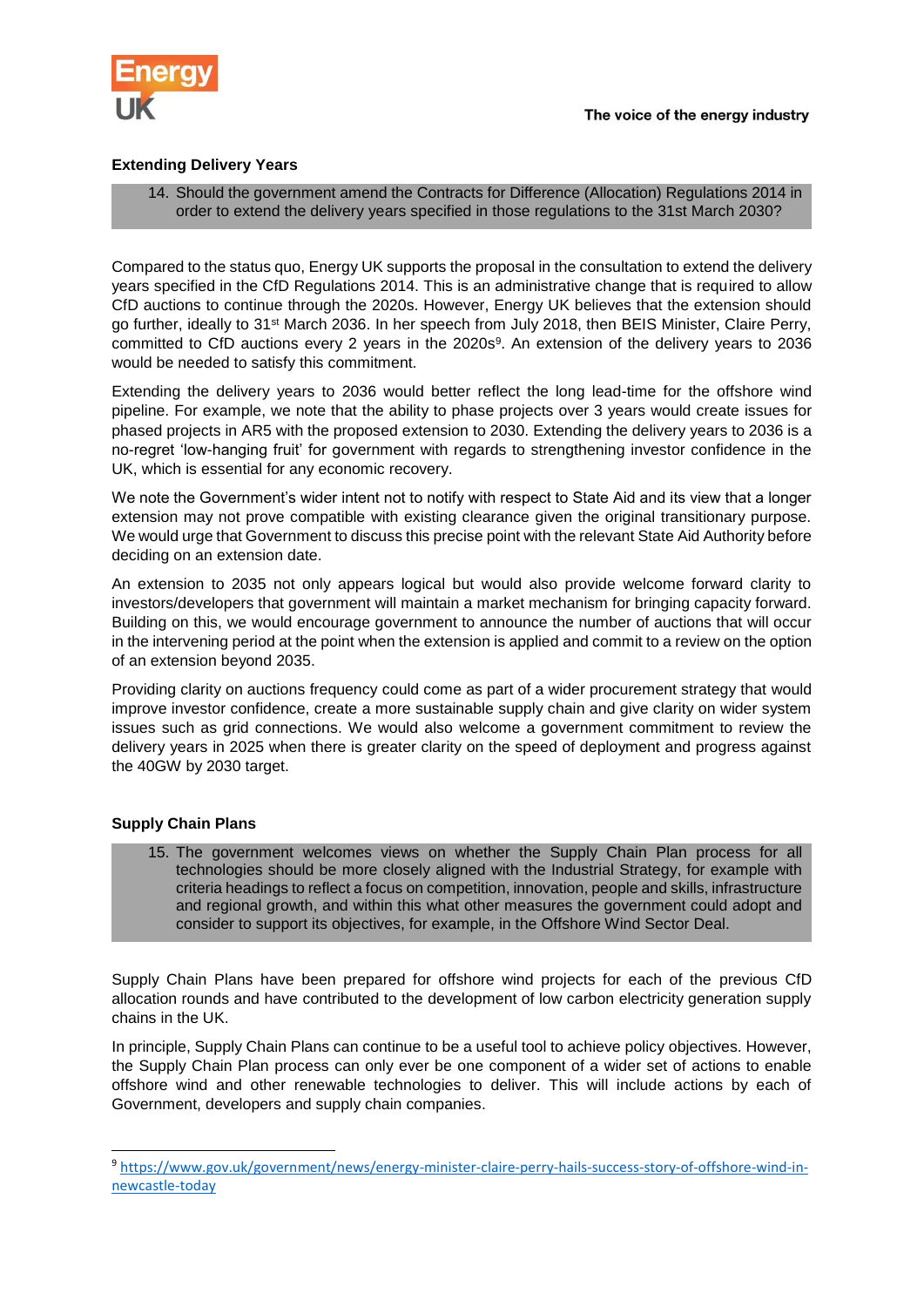

In developing actions to expand and enhance the supply chain, it is essential to have a clear set of objectives and priorities. However, it is not clear from this consultation what Government's latest thinking is on what those objectives should be.

Possible objectives could include some or all of the following, amongst others:-

- Demonstrate continued downward pressure on prices.
- Provide confidence on project delivery, linked to the CfD Non-Delivery Disincentive.
- Encourage the development of skills, infrastructure, capacity and competitiveness in the UK supply chain.

Encourage higher UK content in CfD projects.

Each of these objectives would require a particular set of targeted actions and the role for Supply Chain Plans would be specific for each objective.

Energy UK recommends that the policy objectives for the supply chains for renewable generation are reviewed and the roles of Supply Chain Plans are confirmed, before Government reviews the Supply Chain Plan process itself.

Beyond Supply Chain Plans, the Government will need to develop a wider strategic policy approach. Such a strategic approach should, amongst other issues, consider:

- The economic value to individual regions from securing investment, in addition to overall UK value
- A more active role in delivering the enabling infrastructure needed to generate greater investment
- Active signposting of existing infrastructure funding routes available to unlock investment
- Joining up existing local, regional and national initiatives
- Providing direct investment in critical areas, such as port infrastructure without which the UK may have too few ports large enough for the next generation of turbines

Targeted R&D support, for instance focused on the application of new technologies, advanced manufacturing and O&M innovation

The Supply Chain Plan can only ever be one component of a wider set of actions by Government, developers and the supply chain to enable offshore wind and other renewable technologies to deliver the Industrial Strategy as effectively as possible.

- A key factor is that developers cannot bring forward a supply chain in isolation.
- It is equally or more important for the supply chain companies themselves to recognise the opportunities and take action to offer competitive options for developers.

Government also has a key enabling role to play in this iterative process.

Within this overall context, restructuring the Supply Chain Plan criteria to reflect the priorities of the Industrial Strategy could assist all stakeholders to make the most effective use of the Supply Chain Plan process. However, it is equally important to clarify and confirm the overarching policy objectives for the supply chain.

More generally, Energy UK considers that the issues raised by Supply Chain Plans are complex and multi-faceted and any changes to the existing SCP process warrant a dedicated work stream that brings together all stakeholders for a thorough assessment of the issues and options.

Energy UK recommends that BEIS establishes a work stream on the SCP process as soon as possible. The scope should include the specific issues on the SCP process that are raised in consultation questions 16 to 20.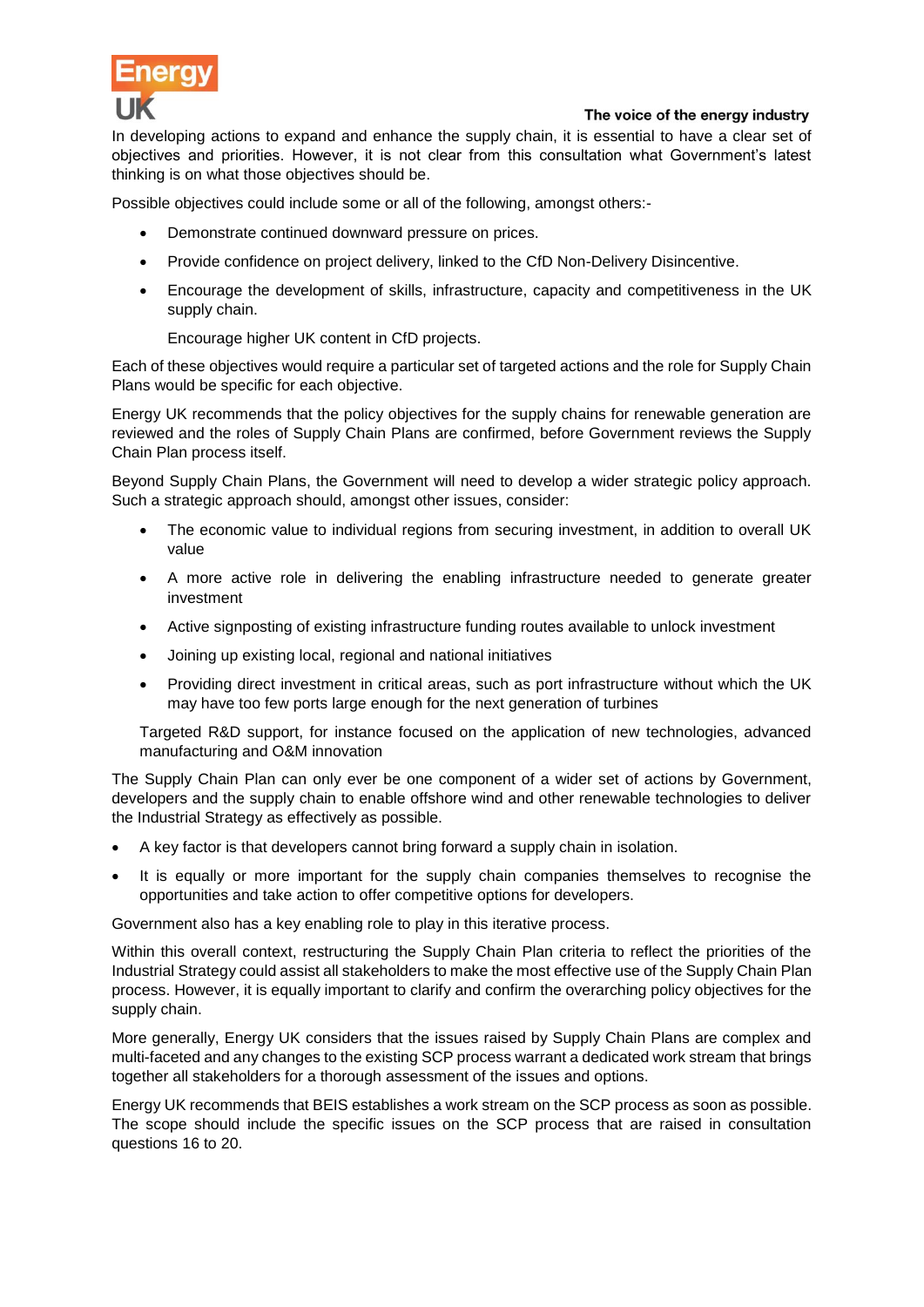



16. The government welcomes views on strengthening the powers to fail SCPs on the basis that the Applicant has not demonstrated compliance with a past SCP.

Given the highly competitive results in the previous CfD auction, it is important that there is consistent application of the Supply Chain Requirements by all applicants and that each is committed to delivery of their Supply Chain Plan commitments.

In this context, Energy UK would support a review of the need and options available for the strengthening of powers to fail SCPs. However, the assessment of SCPs must be sufficiently flexible to recognise the wide range of options to deliver supply chain benefits. Failing an SCP on a technicality would undermine developer confidence and increase their assessment of the risks associated with SCP delivery.

As noted in our response to Question 15, Energy UK recommends that BEIS establishes a work stream on the SCP process as soon as possible and the scope should include the power to fail SCPs.

#### 17. The government welcomes views on whether requiring an updated SCP at a later stage after a CfD is awarded, for example at FID or after MDD, when major contracts would have been awarded, would deliver more focused and deliverable commitments.

It is possible that a later update of a SCP could deliver more focused commitments. However, to ensure a consistent preparation of bids for the CfD auctions, it is important that SCP obligations made prior to the CfD auction are comparable.

18. The government welcomes views on the current compliance process for SCPs for failure to implement an approved SCP. Is it sufficient and if not, what other potential compliance options could be considered, for example by linking non-compliance to CfD payments?

Energy UK is not aware of any compelling evidence that the current SCP compliance process is not sufficient. Before considering other compliance options it is essential that there is a clear definition of the shortfalls in the current compliance arrangements, with evidence.

If it was concluded that the current compliance process for SCPs was not sufficient, then linking noncompliance to CfD payments might be an effective way to incentivise compliance. However, many details would need further consideration in developing other compliance options, including:-

- What would be the "failure criteria" by which the SCP delivery would be assessed?
- Would tighter compliance measures require tighter specification of the SCP obligations by BEIS and the LCCC?
- Developers have very limited control over what is available in the supply chain for many projects elements, both in the UK and globally. How would this lack of control be taken into account in assessing compliance?
- How would a CfD payment penalty be applied? Would it be a reduction of (say) £1/MWh or further increments in CfD payments? Would there be a scale depending on level of non-delivery of the SCP commitments?

These points would need to be fully addressed in any new compliance requirements.

Energy UK considers that the issues raised by Supply Chain Plans are complex and multi-faceted and any changes to the existing SCP process warrant a dedicated work stream that brings together all stakeholders for a thorough assessment of the issues and options.

As noted in our response to Question 15, Energy UK recommends that BEIS establishes a work stream on the SCP process as soon as possible and the scope should include the current compliance process.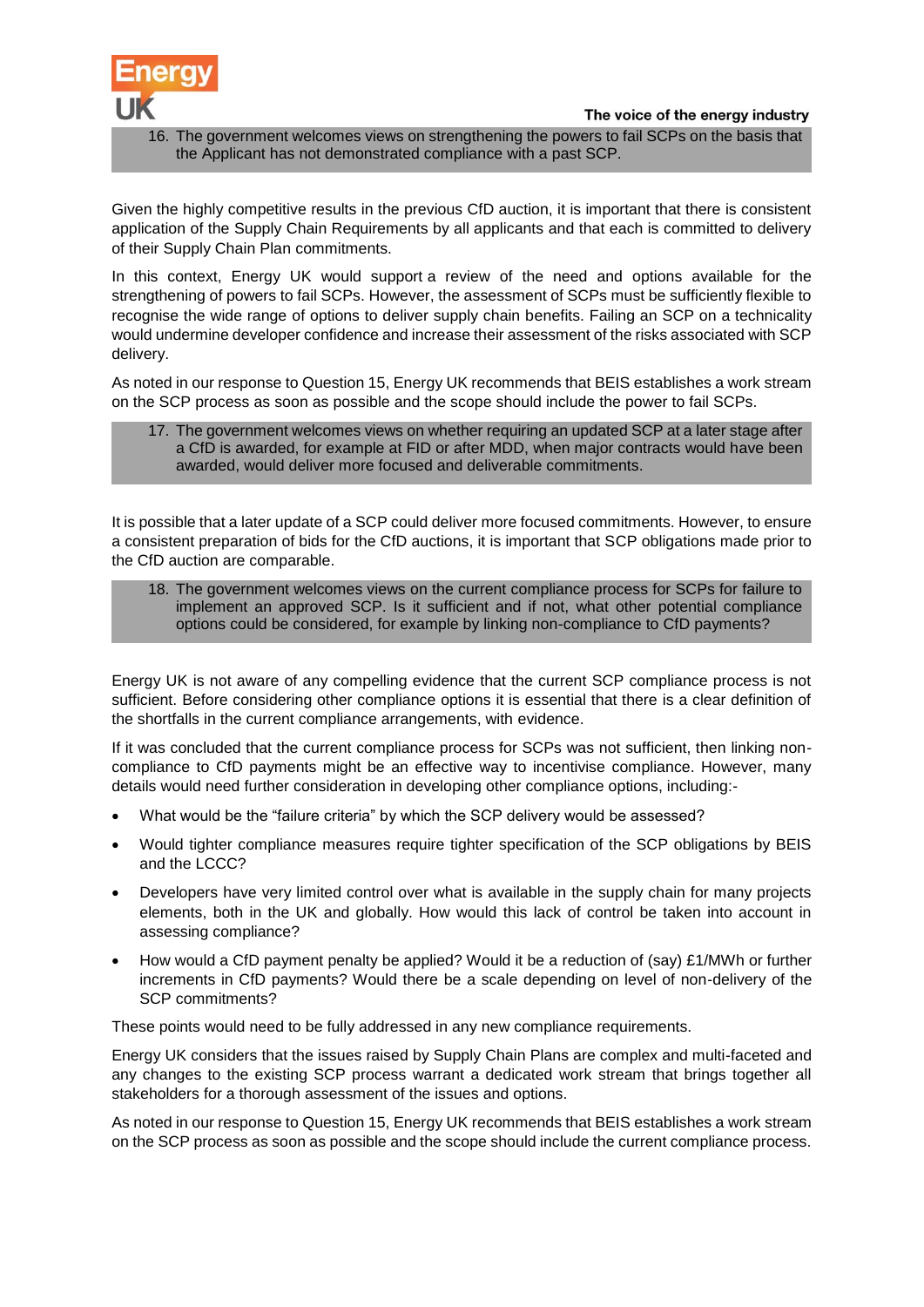

19. The government welcomes views on any impact of reducing the threshold limit for the submission of a Supply Chain Plan to capture offshore wind extension projects (which were not envisaged when the policy was first drafted) and to reflect that projects below 300MW will also have a material impact on supply chains and if so, what the limit should be.

Energy UK believes that the existing threshold limit for a Supply Chain Plan of 300 MW remains appropriate for all technologies and categories. For projects at a smaller scale than this, the supply chain arrangements are at a correspondingly smaller scale and it would not be appropriate to apply the same requirements as the larger projects.

For projects of capacity less than 300MW but above a new, lower, threshold for a Supply Chain Plan, it is likely that the majority would be onshore wind projects. This is because most projects using solar or other technologies are of a size that is clearly too small to justify a Supply Chain Plan (there are of course exceptions, but this is the overall pattern).

Our assessment is that the supply chain for onshore wind already has sufficient maturity, capacity and flexibility to deliver the projects likely to proceed in the UK over the delivery horizon for CfD Auction Round 4. There is already a high level of UK content in onshore wind projects. As a result, there is limited scope for Supply Chain Plans for onshore wind projects to secure further optimisation of the supply chain, or to add significant value in any other respects.

In addition, supply chain decisions for onshore technologies are often made at a company level for the whole development portfolio, rather than decisions being made on a project by project basis. This reflects the smaller scale of individual projects compared to offshore wind. As a result, Supply Chain Plans for onshore wind projects are likely to be generic in nature.

Given this context, extending the Supply Chain Plan requirement to project below 300 MW would not deliver additional value, but would impose an additional burden on both developers and government, increasing the ultimate cost to the consumer.

Another relevant consideration is that a formal Supply Chain Plan for an individual project is only meaningful if it links to a long term vision and route map for the whole of that technology. We have highlighted in our answer to Question 15 the need for Government to set out clear objectives for actions on the supply chain for renewable technologies. The question of whether to extend the Supply Chain Plans to smaller projects cannot be assessed until it is clear what the overarching objectives are.

We recognise the issue of a distorted playing field whereby the requirement for SCPs inherently falls on offshore wind projects due to their larger size. However, the range of commitments in the Offshore Wind Sector Deal by both the Government and developers enables both developers and supply chain companies to take the necessary long-term perspective needed to put forward Supply Chain Plans. Other technologies do not have a sector deal and are generally of a smaller scale. Without the accompanying combination of Government and developer commitments, it is more challenging to put forward supply chain commitments. An SCP is only viable in the context of a long term vision and route map for a technology.

Developers cannot bring forward a supply chain in isolation; it is equally or more important for the supply chain companies themselves to recognise the opportunities and take action to offer competitive options for developers. Government has a key enabling role to play in this iterative process. The aim should be to avoid imposing a premium on developers for sourcing locally.

The interaction of projects using other technologies with local and regional communities and industry are of a different nature to offshore wind. For example, onshore wind has a direct relationship with local communities, with local community engagement and local community benefits forming a key part of project preparation. A SCP requirement could be an obstacle rather than an enabler.

It is not clear from the consultation what specific outcomes could be delivered by an extended SCP requirement that existing arrangements and commitments could not deliver. There are many other options available to promote local and regional supply chains than an SCP.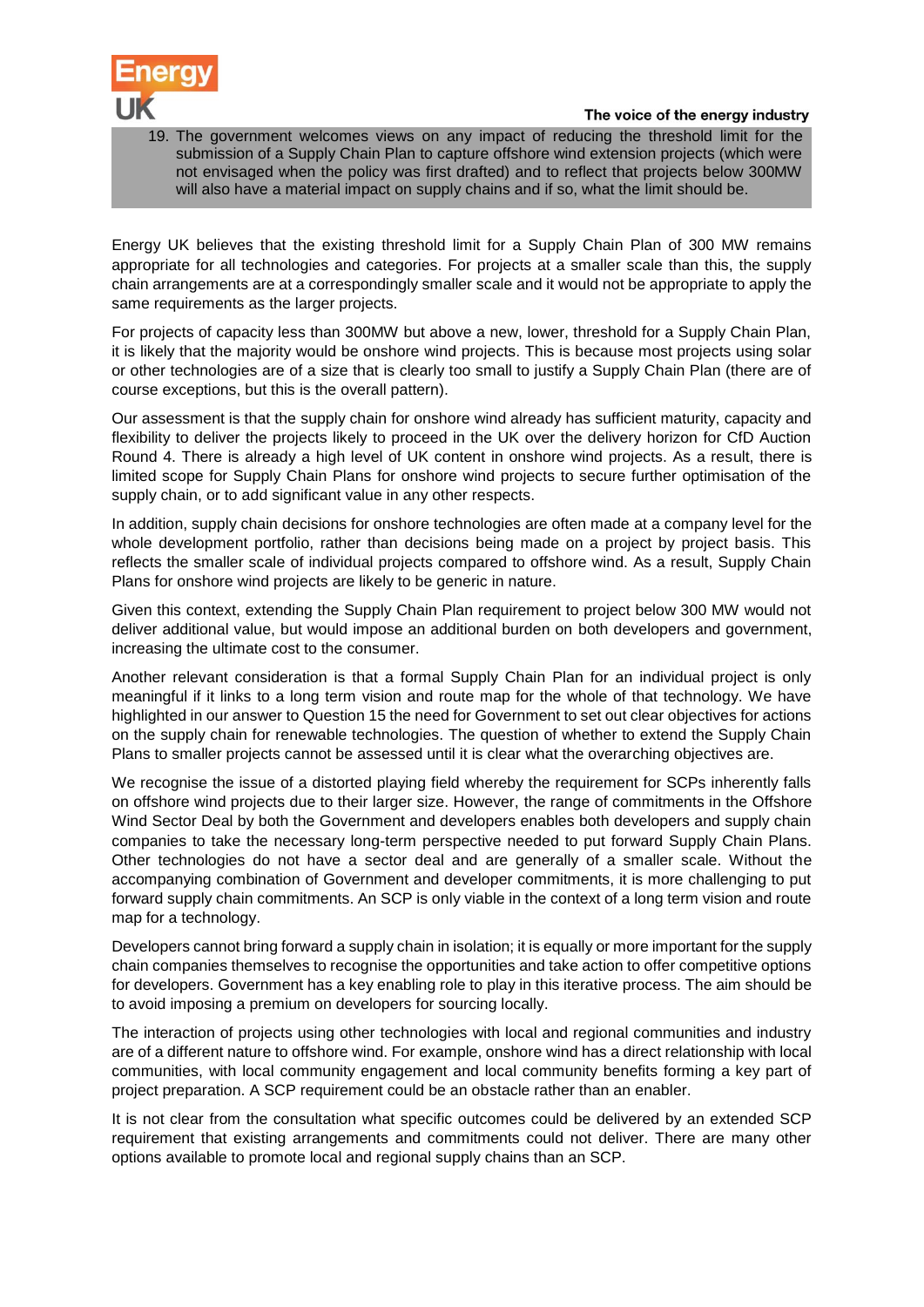

As noted in our response to Question 15, Energy UK recommends that BEIS establishes a work stream on the SCP process as soon as possible and the scope should include the threshold for Supply Chain Plans. To inform this work stream, BEIS could utilise the upcoming CfE on the CfD scheme to gather views on what the overarching objectives of the SCP process should be.

20. The government is committed to achieving net zero by 2050 and encouraging the growth of sustainable, efficient supply chains through the consideration of the carbon footprint of supply chains. We welcome views on how industry takes account of the carbon footprint of their supply chains. What methodologies are being used or could be developed to take greater account of the carbon intensity of supply chains when considering Supply Chain Plans.

Energy UK recognises the importance of driving reductions in the carbon intensity of supply chains. With respect to methodologies, an immediate challenge is that there is no universally accepted methodology for assessing the carbon intensity of supply chains. A very useful first step in considering how SCPs could assist would be the development of a common methodology which could form the basis for the promotion of carbon intensity reductions in the supply chain. A number of best practice of standards and policies exist that provide approaches and methodologies for accounting and reporting of supply chain GHG emissions, such as:

- o The GHG protocol Corporate Standard/Scope 3 Standard
- o ISO 14065
- o The Renewables Obligation
- Directive (EU) 2018/2001 of the European Parliament and of the Council of 11 December 2018 on the promotion of the use of energy from renewable sources (recast)

The Greenhouse Gas Protocol is one of the most widely used of the suite of existing methodologies and this could form a starting point for further development. For developments on peatlands, the Scottish Government Carbon Calculator for wind farms on Scottish peatlands has been used since 2008 where applicable.

However, even with a well-defined and common methodology, there are a number of challenges to a developer-led drive on the carbon footprint of SCPs. For many of the components of renewable generation projects, the sector has a minor share of the total customer demand. As a result, there is limited influence from the sector with the extended global supply chains. While customer pressure can help to motivate the supply chain, the carbon intensity of different manufacturing sectors is most effectively assessed and reduced by the sectors themselves, not by isolated campaigns by subsets of customers.

Given these factors, Energy UK does not consider that SCPs are the most appropriate mechanism for addressing the carbon intensity of supply chains. Implementing any methodology formally through the SCPs is likely to take up significant resource but is unlikely to deliver significant change in the supply chain, compared to other options. We do, however, support the development of a standardised methodology for assessing the carbon footprint of supply chains which the energy sector could use.

Where a renewable technology uses a fuel (for example, biomass) the life-cycle carbon intensity of the fuel is a critical factor. Any initiative on supply chain carbon intensity should include fuels within scope.

It is vital that any approach to supply chain guidance allows for accurate, consistent, reliable and ultimately meaningful comparisons with alternative supply chains to demonstrate the extent to which climate benefits are afforded and to decide where any necessary regulatory thresholds should be set. For instance, current GHG thresholds for new biomass plant under the CfDs (29kgCO2eq/MWh) are prohibitively low for most biomass supply chains and are set far lower than typical supply chain emissions for either coal (153kgCO2eq/MWh) or gas (57kgCO2eq/MWh). This means that sustainable biomass supply chains delivering both a direct GHG benefit (by only releasing carbon sequestered as part of the natural carbon cycle) and an indirect GHG benefit (by producing lower CO2 emissions throughout the supply chain than fossil comparators) could still be treated as ineligible fuels under CfDs.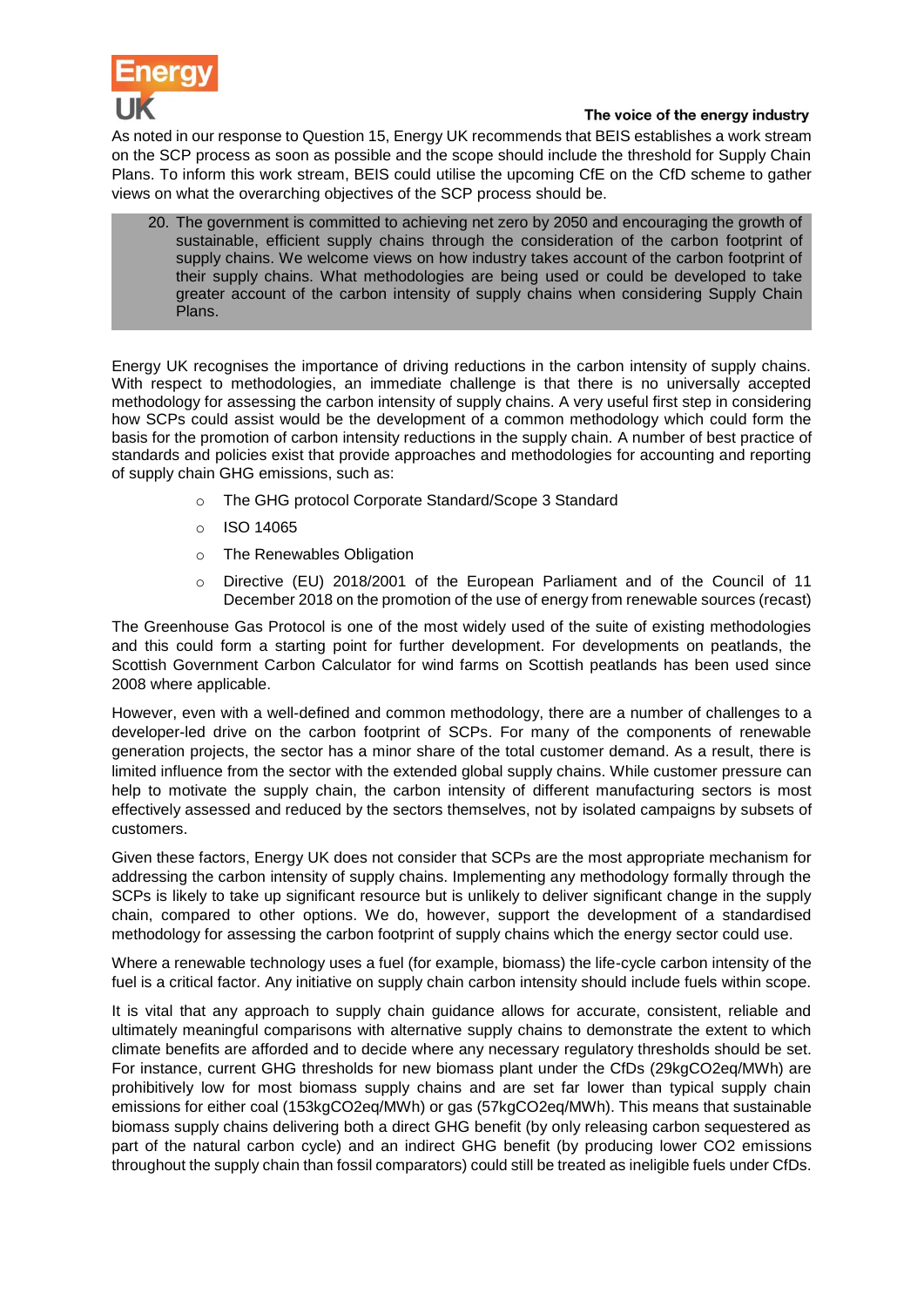

21. Views are welcomed on the proposal to exclude new biomass conversions from future CfD allocation rounds, on the likely impact of this approach, and on any alternative approaches.

Energy UK understands and supports the rationale behind excluding new coal-to-biomass conversions from future CfD allocation rounds. We do not envisage this action to have too far-reaching impacts on the sector. However, we disagree with the government's view that biomass is a transitional technology. It is clear from a number of leading future UK electricity system scenarios that biomass will play a key role in reaching net zero emissions by 2050<sup>1[011](#page-13-0)</sup>. Therefore, we would like to see the government's position updated to reflect this.

We are also keen that steps are taken by government to ensure that the change to the regulations to exclude new coal-to-biomass conversions does not lead to unintended consequences on the development and scale up of certain Negative Emission Technologies (NETs) which require biomass, such as BECCS.

We agree with the CCC's view that NETs will play a crucial role in the UK's wider strategy to reach netzero emissions by 2050, and that BECCS in particular will play a significant role<sup>11</sup>. We encourage the Government to ensure any decision making now does not hinder the deliverability of this technology in the near future.

# **Decommissioning Plans**

1

<span id="page-13-0"></span>22. The government welcomes views on how best to link the OREI decommissioning regime with the CfD scheme to ensure that offshore renewable projects that are party to a CfD fully comply with their obligations under the Energy Act 2004.

Energy UK recognises the importance of the planning regime and considering project end-of-life at the outset, however, we do not agree that the OREI decommissioning regime should be linked to the CfD scheme.

We believe that the existing requirements for a developer to consider decommissioning from the very first stage in project development are effective and robust. We note that the existing guidance already protects the bill payers and we are not aware of any shortcomings in the existing arrangements that requires or justifies any further action. Further to this, we note that the Offshore Wind Sector Deal includes the following specific wording:-

- "The sector will continue to collaborate to ensure the highest health and safety standards during development, construction, operation, and decommissioning."
- "By the late 2020s, the sector will be addressing issues such as life extension, repowering and decommissioning. The government will work with the sector as this develops, to ensure that the UK maximises the economic value of such work and provides value to consumers."

If it was decided that further action were required now, we believe that this would be best addressed through the process for consenting an offshore renewable project and not through a link to the CfD scheme. The latter option would simply add unnecessary complexity to the CfD scheme, which would in turn lead to an increase in costs to consumers. In addition to this, there is an issue around the disparity between the lifetime of a CfD (15 years) and the lifetime of projects (20+ years). As the life-cycle of a project is, in some cases significantly, longer than the duration of the CfD contract, we believe it would not be logical to tie decommissioning to the CfD scheme.

<sup>10</sup> <https://www.nic.org.uk/publications/net-zero-opportunities-for-the-power-sector/>

<sup>11</sup> <https://www.theccc.org.uk/wp-content/uploads/2019/05/Net-Zero-Technical-report-CCC.pdf>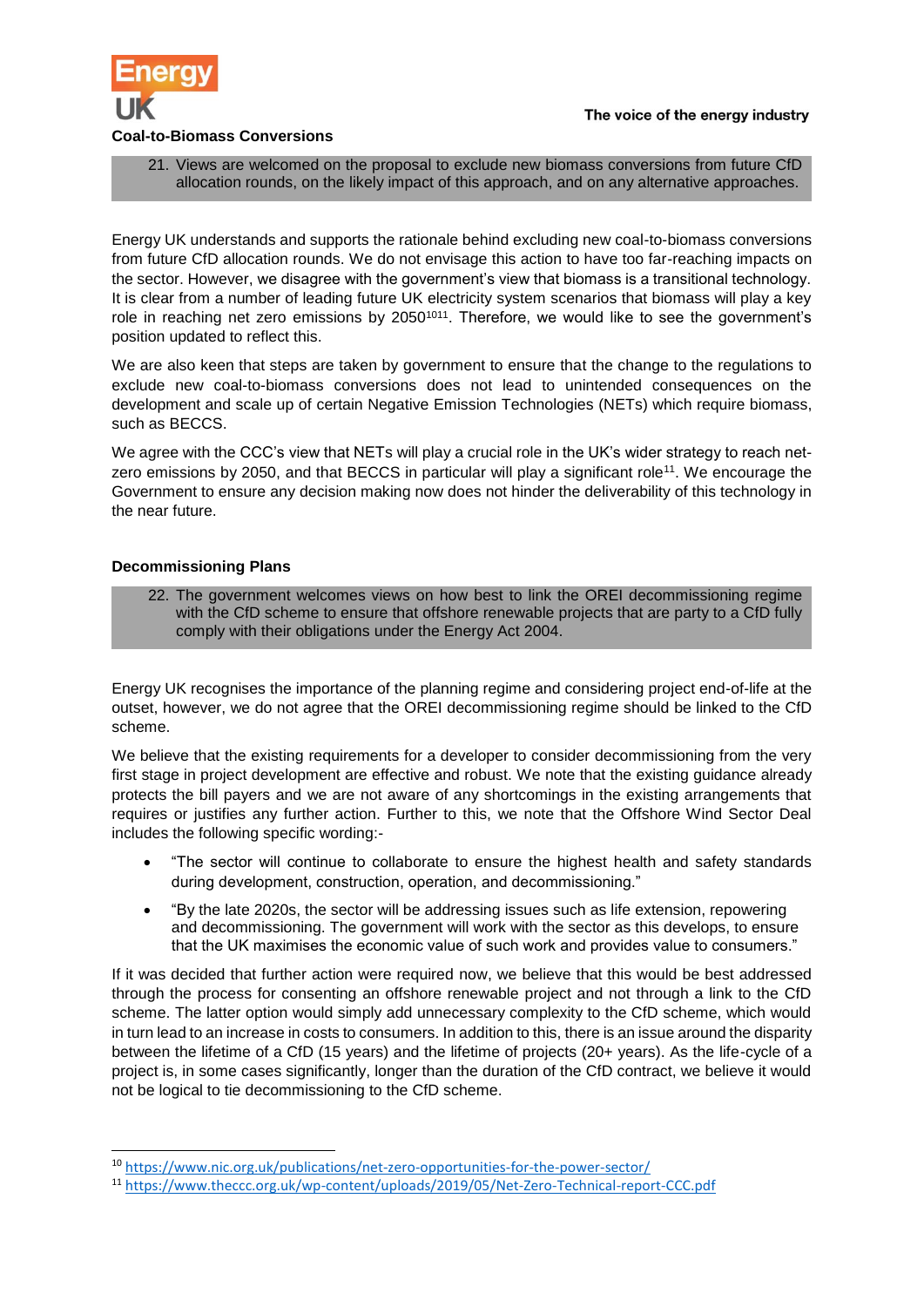

23. The government welcomes views on how we might change our approach to administrative strike prices to ensure value for money in future.

Energy UK accepts that ASPs have been set at a level that has not necessarily reflected the scale of deployment and cost reduction potential of certain technologies in the past. However, we do not identify a material issue that has transpired as a result of ASPs having been set too high.

We understand that applying a stringent approach in the same way across a diverse range of technologies can lead to setting ASPs at a level that may not reflect the scale of deployment and cost reduction potential of different technologies. However, given the marked reductions in the clearing prices achieved from all three auctions to date, Energy UK believes that the current methodology works very well. We would therefore urge strong caution with any move to arbitrary or fixed price regression, given LCoEs will be impacted by offshore wind sites moving further from shore, higher cost of capital risk and low power prices on the 10-year merchant tail, to name but a few.

The key issue for reserve pricing is ensuring auction liquidity. Reserve prices only become important when an auction is undersupplied, which has happened in other markets but not in the UK. There is a perceived risk that increased auction frequency may result in undersupply, but the Government can simply set lower capacity caps. Moreover, an additional benefit resulting from increased auction frequency is more accurate price discovery, which will provide a more robust ASP setting methodology.

### **Non-Delivery Disincentive**

24. The government welcomes views on extending the exclusion period for sites excluded under the Non-Delivery Disincentive, including on whether 36 months is a suitable period, or a longer period is needed.

Under the status quo, Energy UK agrees with the proposal from BEIS to change the exclusion period for sites excluded under the Non-Delivery Disincentive (NDD). However, rather than continue with an arbitrary period of time, we would suggest that the period of exclusion is redefined as a site that falls under the necessary conditions being excluded "from the next CfD allocation round".

This issue should not be considered in isolation of the proposal to introduce bid bonds. As mentioned above, Energy UK supports the move to change the exclusion period under the status quo, however, if bid bonds were introduced, this would need to be reconsidered. This is because the loss of a bid bond, as well as exclusion from the following CfD round, would constitute a double punishment to the developer and potentially risk impacting the size of the project pipeline.

25. The government welcomes views on whether different forms of disincentive are needed for technologies at different levels of development and on what basis such differentiation might work most effectively.

Energy UK acknowledges that there are working examples of other forms of disincentive such as the use of bid bonds in the Capacity Market scheme. We would accept bid bonds being introduced in a technology neutral manner regardless of the fact that non-delivery is most prevalent in certain technologies. Our support of introducing bid bonds is also conditional on the design of the mechanism. We are keen to see that the introduction of bid bonds would not deter certain projects that would normally have bid for a CfD, and would provide valuable new low-carbon capacity.

We firmly believe that speculative bidding by any project at any scale can significantly distort the outcome of the CfD auction, and that all applicants should therefore have a strong disincentive to submit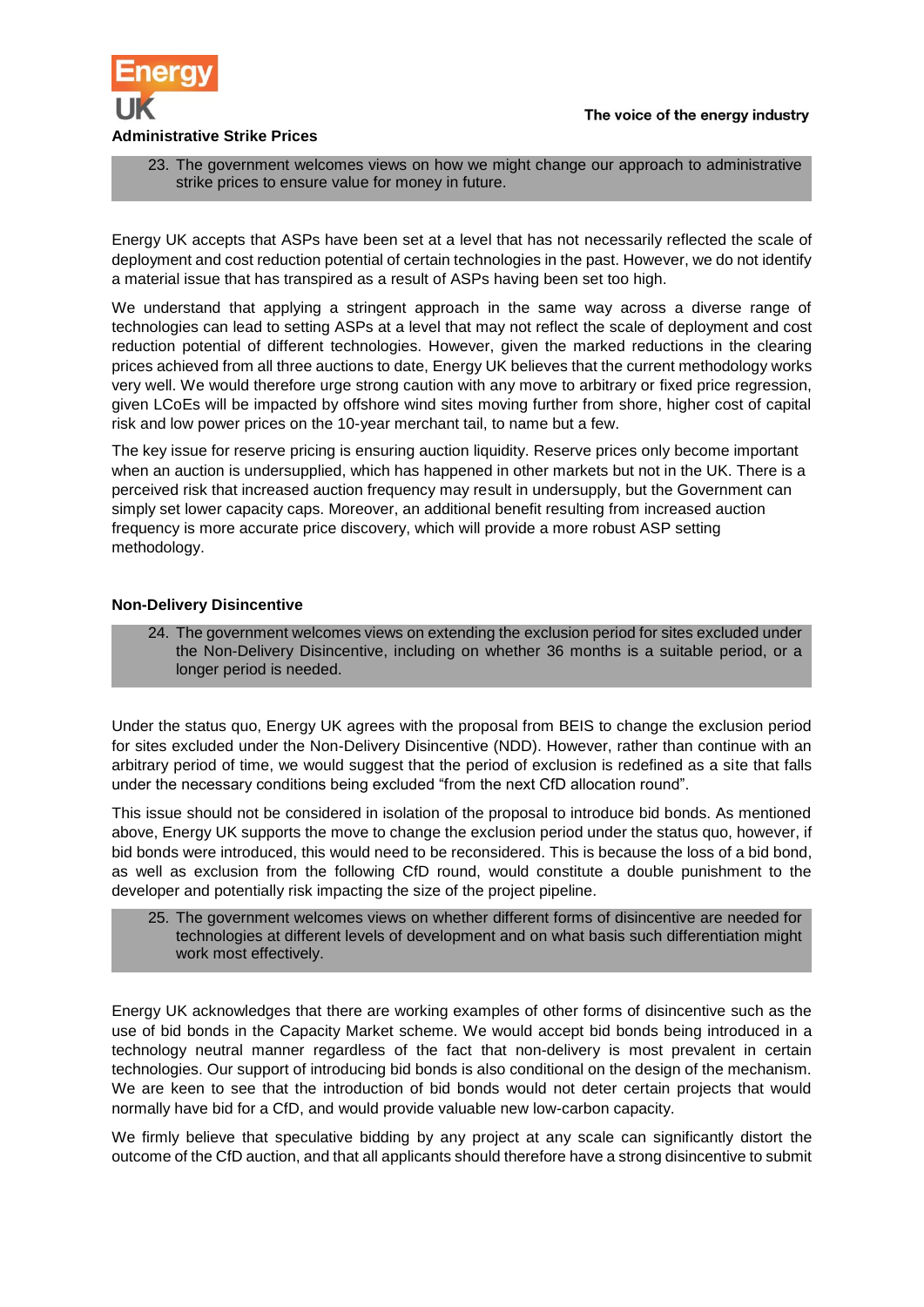

speculative bids and instead ensure that they put forward a viable bid that is sufficient to enable their project to proceed if successful.

26. The government welcomes views on the advantages and disadvantages of introducing a new requirement for a bid bond where applicants provide a deposit, either by cash payment, bank guarantee or letter of credit.

The AR1, AR2 and AR3 results demonstrate that the current auction protection is inadequate to sufficiently deter price taking behaviour. In order to ensure CfD price volatility and non-delivery risks are minimised, further auction protection must be implemented.

The use of bid bonds is well established in a wide range of auction applications. Energy UK understands that a significant timing resource would be required to implement bid bonds from a legislative perspective. We therefore urge BEIS to ensure that resourcing is efficiently allocated to the areas where it is needed most before looking to implement bid bonds.

A bid bond requirement could be introduced for Pot 1 and Pot 2, as the technologies in these categories have relatively low entry costs (in the form of the advance expenditure to prepare a project that is qualified to bid). A bid bond need not necessarily be applied to Pot 3, as the level of expenditure and other commitments required to qualify to bid in a CfD auction is much higher for offshore wind and the risk of speculative bids is very low. However, to ensure technology neutrality and avoid disincentivisation of smaller projects, Energy UK proposes that bid bonds be applied to all technologies.

27. The government welcomes views on whether a bid bond would be practical for smaller projects. If difficulties are foreseen, what are they, what mitigation might apply and in respect of what size of project?

Energy UK understands that a bid bond could constitute a greater obstacle to deployment for smaller projects than it might for larger projects. One potential solution to this would be to introduce a cap of the level that a bid bond could amount to. For example, a £10,000/MW could be applied in a similar manner to the Capacity Market but there could be an overall cap (i.e. £1million) to avoid the level being prohibitively high for smaller projects.

### 28. The government welcomes views on what a suitable level for a bid bond would be: would £10,000 per MW be effective and practical?

Energy UK supports the introduction of bid bonds for reasons previously outlined. The level of the bid bond should account for the stringency of the eligibility criteria, MDD and other NDD rules. We recommend that BEIS looks to international examples of the use of bid bonds as a starting point in developing a version for UK CfDs. In doing this, it will become apparent that £10,000 per MW is comparatively low versus other international support schemes:

- Netherlands undergoing reform but penalty payments in the past have generally been around 28,000 EUR per MW (c£25k) within four weeks after CfD award provided by bank guarantee (and replaced 12 months later by a bank guarantee over 100,000 EUR per MW, again akin to MDD)
- Germany between 25,000-200,000 EUR per MW (c£22-179k/MW) but non-delivery at FID milestone currently only results in 30% penalty (of 200,000 EUR) of bid bond
- Japan a low bid bond at c£3,800/MW but c£34,000/MW within eight weeks of auction award; c£96,000/MW is also required within 12 months but this is more akin to MDD
- Mexico 99,000 USD (c£80,000) fixed fee per generator in addition to 21,000 USD (c£17,000) per MW and additional fees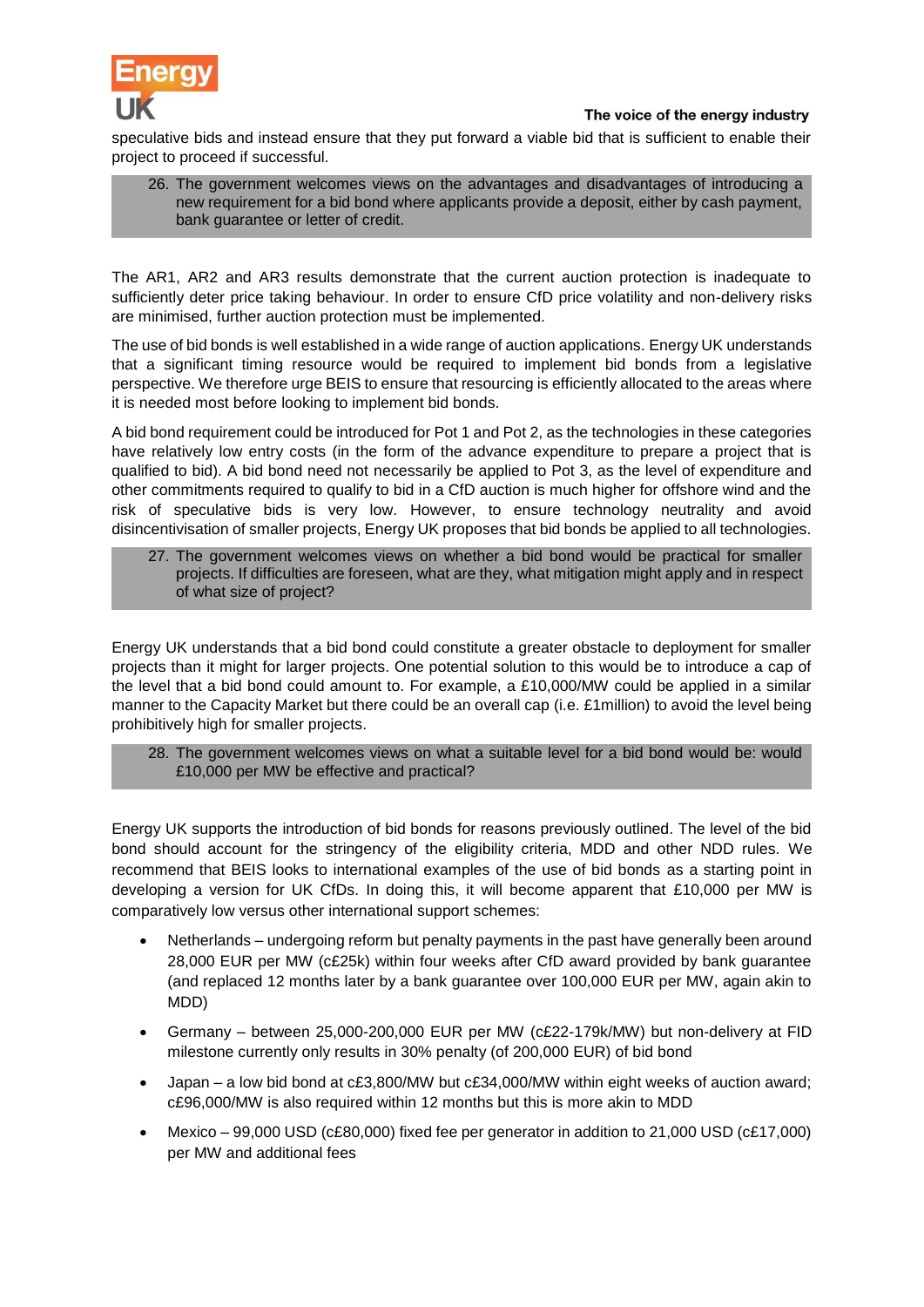

 Ireland – a low bid bond at 2,000 EUR per MW for RESS1 but successful bidders then have to provide a performance bond of 25,000 EUR per MW

The 2018 IRENA Policy Guidelines<sup>12</sup> state that in the initial stages of moving to auctions, the bid bonds should be kept low; to 1.5-3.5% of expected project costs. The UK CfD is a tried and tested auction, which would suggest best practice should be > 3.5% of expected project costs. We would therefore urge that the Government assesses the value of a proportional methodology (e.g. % of TPPCC) as this is a fairer approach.

Assuming a fixed methodology is taken forward, then we believe a higher figure would be more effective, and we would strongly support the introduction of £10,000 per MW as the minimum level. Should the £10k/MW be chosen, then we would urge that this is set in 2012 prices to fully align with the Administrative Strike Prices and monetary Budget methodology.

Energy UK would also welcome clarity in terms of when bid bonds would be collected and returned to developers.

29. The government welcomes views on alternative approaches to the Non-Delivery Disincentive and how they might work in practice.

Energy UK considers that the application of a bid bond requirement, if applied correctly, is the most appropriate additional approach to the current Non-Delivery Disincentive.

# **Technical Changes to Future Rounds**

With regards to delivery year simplification, given the re-introduction of Pot 1 and the inherent shorter time required between FID and construction for those technologies, the AR1 delivery year model (i.e. more than two years) is more appropriate than the AR2 & AR3 Delivery Year model (i.e. 2 years). We therefore remain unconvinced of the benefits of simplification, particularly given the status quo is already well understood. We propose BEIS reconsider this proposal.

30. Whether you agree the government should introduce the flexibility to apply any capacity cap, maxima, and minima as either a soft or hard constraint, set on a round by round basis?

Energy UK understands the rationale behind the proposal to introduce additional flexibility on auction parameters but warns that additional flexibility can create uncertainty for developers as they have less clarity on the type of auction that they are bidding into. As a general point, Energy UK encourages the government to provide as much clarity and foresight as possible when it comes to auction parameters. This could be communicated as part of a wider procurement strategy that would be extremely useful in mapping out the government's approach to delivering 40GW of offshore wind by 2030 and additional capacity beyond this date.

In principle, Energy UK is supportive of the introduction of a soft cap /maxima if it eliminates the risk of under-procuring in future rounds. For example, if a soft capacity cap leads to a situation whereby a project that would otherwise have been rejected by a hard cap, is awarded a contract, this would be a positive outcome in terms of government targets, industry and supply chain development. Again, our support is conditional on the detailed design of the flexible constraints, for example, industry would prefer a higher hard constraint if this would lead to more deployment than a lower soft constraint. Assuming that the soft constraint is applied to an appropriate capacity cap/maxima, Energy UK then believes that government should stick with the soft constraint approach so as to reduce the level of auction parameter uncertainty for investors.

1

<sup>12</sup> https://www.energy-community.org/dam/jcr:4ab03f8c-de3d-4783-931d-4766f643fe7b/EBRD\_EnCS\_PC\_RE\_Auction\_032018%20.PDF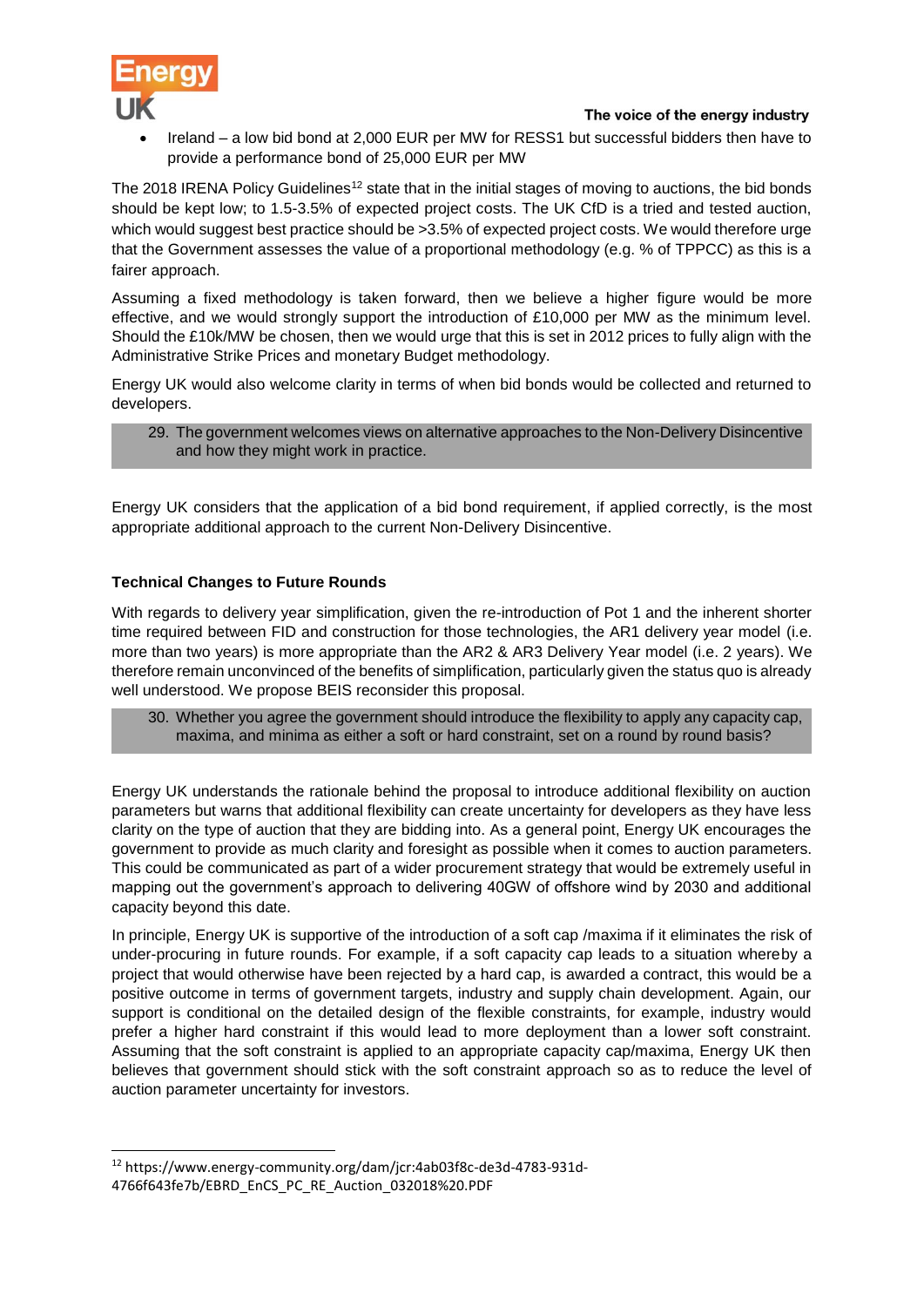

31. The type of soft constraint (including those proposed) that could be deployed in future allocation rounds;

If it is decided that a soft constraint should be applied to future rounds, Energy UK believes that the softest approach should be taken. From the options outlines on page 42 of the consultation, Energy UK supports the following:

*"Accepting a bid and awarding a contract to the project that breaches the cap, if enough budgetary money remains"*

32. And any further evidence on benefits and disadvantages of a soft capacity cap constraint.

Energy UK recognises the soft capacity cap constraint as potentially being an efficient way of ensuring value for money depending on how it interacts with wider auction parameters. Now that we are in a world where strike prices are coming in below the reference price by some margin, it raises the question of whether it would be in consumers' best interests to procure as much capacity as possible.

### **Storage**

1

33. What storage solutions could generators wish to co-locate with CfD projects over the lifetime of the CfD contract?

Energy UK firmly believes that improving electricity system flexibility will be an important part of the future low-carbon electricity system<sup>13</sup>. Whilst incentivising flexibility isn't a primary objective of the CfD scheme, Energy UK believes that the scheme should evolve to enable flexible solutions to be installed on CfD sites and rewarded appropriately.

The main storage solution that is being considered for co-location on CfD sites is battery storage. However, Energy UK recommends that BEIS also consider mix technology sites, for example, a site that contains wind power, solar power and battery storage would create a better load profile and be a significantly more value asset to the wider system.

Co-location can allow a storage operator to avoid some of the costs of connecting to the grid, which improves the business case for the storage asset. This includes both the regulatory costs of operating a connection and the costs of the physical connection assets, both of which can be shared with the CfD project. The business case for storage is further strengthened by maximising the range of services that can be delivered, thereby building up a revenue stack.

From the point of view of customers, maximising the co-location of storage with CfD projects will minimise the total cost of installing the further storage that is needed to develop a flexible future electricity system, as that reduction in cost will ultimately be passed on to the customers. It is in all stakeholders' interests to maximise the opportunities to co-locate storage.

Given the opportunity that co-located storage offers for system management, Energy UK recommends that BEIS set up a work stream with developers, Ofgem and the LCCC to examine the issues and options for enabling more flexibility in co-located storage, beyond the levels allowed under the current rules. It is important that all the parties involved work together to explore if there are further viable opportunities to maximise the range of services that can be delivered by co-located storage.

<sup>13</sup> <https://www.energy-uk.org.uk/publication.html?task=file.download&id=7421>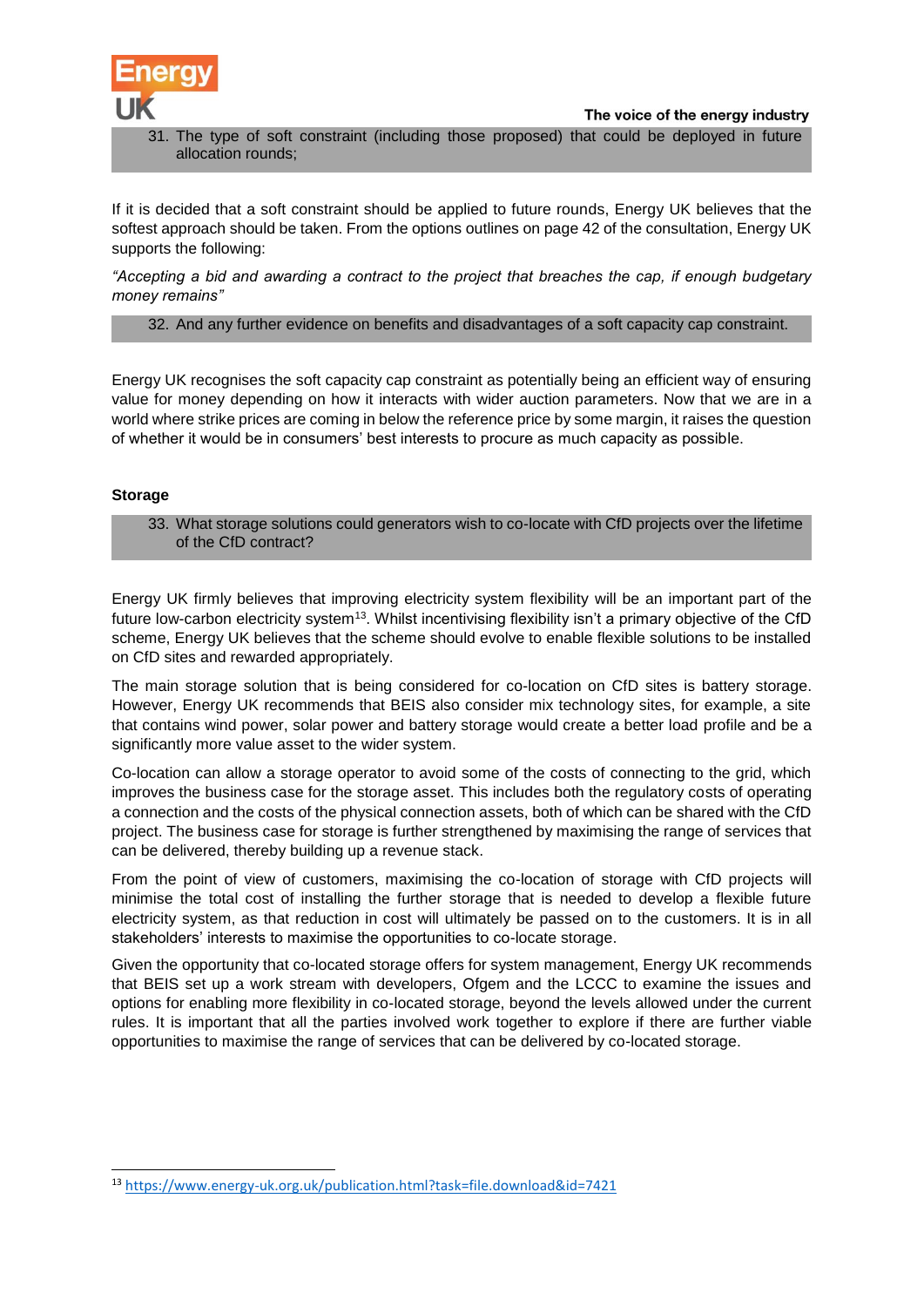

The current CfD rules exclude storage projects that import "brown" power from the grid from co-location with a CfD project, unless the storage is set up as a separate Balancing Mechanism Unit (BMU). However, registering as a separate BMU incurs a number of additional costs and is a significant barrier to co-location.

There is a further disadvantage of registering the storage as a separate BMU with separate metering. Once registered as a separate BMU, under the current rules a CfD generator cannot use the storage to store output generated during hours with low system demand and, at a later time, to export this power to the system and receive payment under the CfD for export at that later time. As periods of negative system prices increase in frequency in future, this ability to "time-shift" output from CfD generators will be increasingly valuable, both to the individual generators but also to the system as a whole.

This time-shifting of CfD output and payment is possible under the current rules for just one configuration, for storage located behind the CfD meter. However, in that configuration, the storage unit cannot import "brown" power from the grid for export later, which greatly restricts the range of other storage services that can be provided.

We believe there are technical solutions to this challenge that can reduce costs, allow better use of green generation and improve system flexibility. Given the opportunity that co-located storage offers for system management, Energy UK recommends that BEIS set up a work stream with developers, Ofgem and the LCCC to examine the issues and options for enabling more flexibility in co-located storage, beyond the levels allowed under the current rules. It is important that all the parties involved work together to explore if there are further viable opportunities to maximise the range of services that can be delivered by co-located storage.

35. What, if anything, could be changed in the CfD scheme to facilitate the co-location of storage with CfD projects?

Energy UK recommends that the CfD rules should be amended so that:-

- co-located storage can import brown power and re-export within the same BMU as the CfD project (i.e. the storage is behind the CfD meter).
- co-located storage in a separate BMU to a CfD generator can store the CfD output and then export this to the system at a later time and receive payment under the CfD for export at that later time (i.e. the storage is outside the CfD meter).

These arrangements would require appropriate metering and other controls to guarantee that brown power is not re-exported as renewable generated power. The new work stream that we recommend in our answer to Question 34 above would examine the challenges and find solutions to deliver robust monitoring arrangements.

# **Negative Pricing**

36. Do you have any views on the proposal to extend the negative pricing rule? Please include in your response any specific evidence in relation to the incidence and impact of negative pricing.

Energy UK supports the principle that electricity market prices should reflect the true short-run marginal costs of power generation. This will send the correct signal to which generators then respond. However, a generator with a CfD will be incentivised to continue to generate even when the market price becomes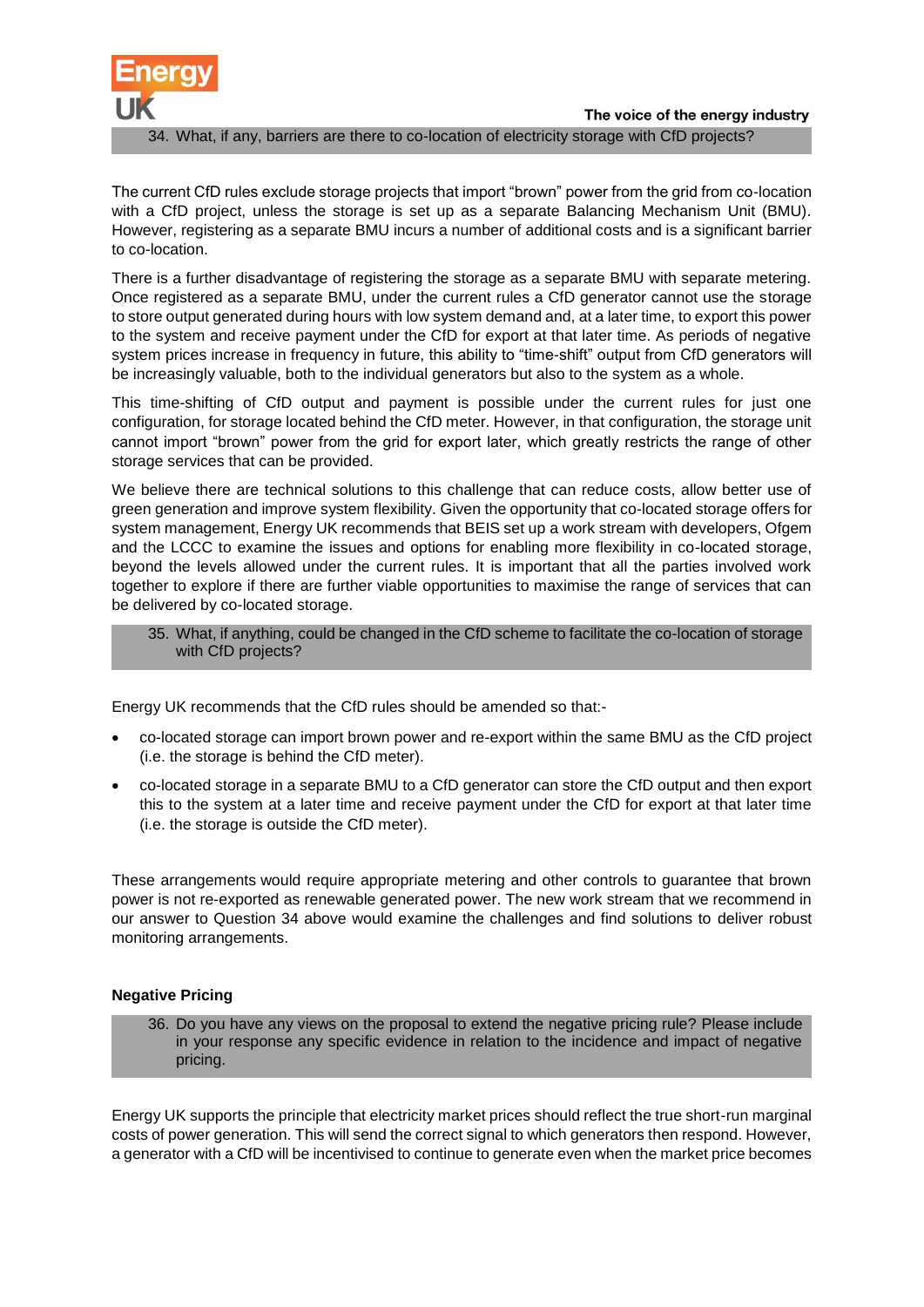

negative. The proposal to extend the negative pricing rule is intended to remove this distortion to the market price signal from generators awarded CfDs in future.

Energy UK supports the intent of the extension of the negative pricing rule. However, there is a linked but separate question of which party ultimately takes on the risks arising from negative pricing. Leaving the risk entirely with the CFD generator is challenging for the generator to price and manage. Negative pricing is becoming an increasingly significant risk for all generators. The level of negative pricing in future years depends heavily on the composition of the future generation mix, which is driven by government policy. As that composition is not possible to predict in detail, it is correspondingly hard to predict the significance of negative pricing.

Given this context, one possible impact of the extension of the negative pricing rule is that it will affect the perception of investors of the level of revenue risk for projects supported by the CfD. Investors will conclude that CfD revenue risk has increased due to this rule change, so this will increase debt financing costs and reduce project investment gearing ratios. That in turn will lead to increased project costs and increased strike prices under the CfD. It is important to note that this risk of a change in investor perception is potentially independent of the actual change in risk from the rule change. We note that the accompanying Impact Assessment concludes a reduction in consumer bills due to reduced BSUoS. It is unclear whether the increased scheme and project financing costs have been incorporated into this assessment. Either way, we would welcome the opportunity to scrutinise an Impact Assessment covering only this precise proposal.

It may be less costly overall if some or all of the risk is taken by consumers, who are the ultimate counter-party in the CfD. In recognition of this, other support schemes for renewable generators have incorporated a degree of compensation for negative pricing, through arrangements that do not distort the market price formation (for example, by compensating generators if the total number of negative price hours in a year exceeds a pre-set threshold).

Another option would be to phase in the extension of the negative pricing rule, For example, the current rule specifies that CfD payments are halted after 6 consecutive hours of negative pricing have occurred. This 6 hour period could be reduced to 3 hours as a first step in extending the negative price rule.

We recommend that BEIS reviews further options for the allocation of negative pricing risk as part of the detailed implementation of this proposed extension of the negative pricing rule.

Beyond the brief review of system integration in the consultation document, which considered negative pricing, Energy UK recognises a wider set of issues on how best to incentivise and reward flexibility, across all levels and technologies on the electricity system. We, therefore, urge government to continue with the development of the Smart Systems & Flexibility Plan to deliver a framework to support the deployment of flexibility providers and therefore reduce the occurrence of negatively priced hours.

Broader still, Energy UK is concerned by the fundamental flaw in existing wholesale market design, whereby the market does not reflect the cost profile and remuneration requirements for zero short run marginal cost renewables. An integrated approach is needed for this wider challenge, to tackle the underlying causes of negative pricing, alongside other objectives for both the market and decarbonisation. Whilst the current proposal for an isolated rule change to the CfD has merit, it should be one part of a comprehensive approach to market design.

Energy UK notes that there is an upcoming CfE on the CfD scheme that will look at the longer-term development of the scheme. We welcome this CfE and encourage BEIS to ensure the content considers the wholesale market impacts of increasing volumes of CfD generation, the role for PPAs, a strong carbon price policy and the potential to adapt the scheme to new technologies such as Carbon Capture Usage and Storage (CCUS) and hydrogen.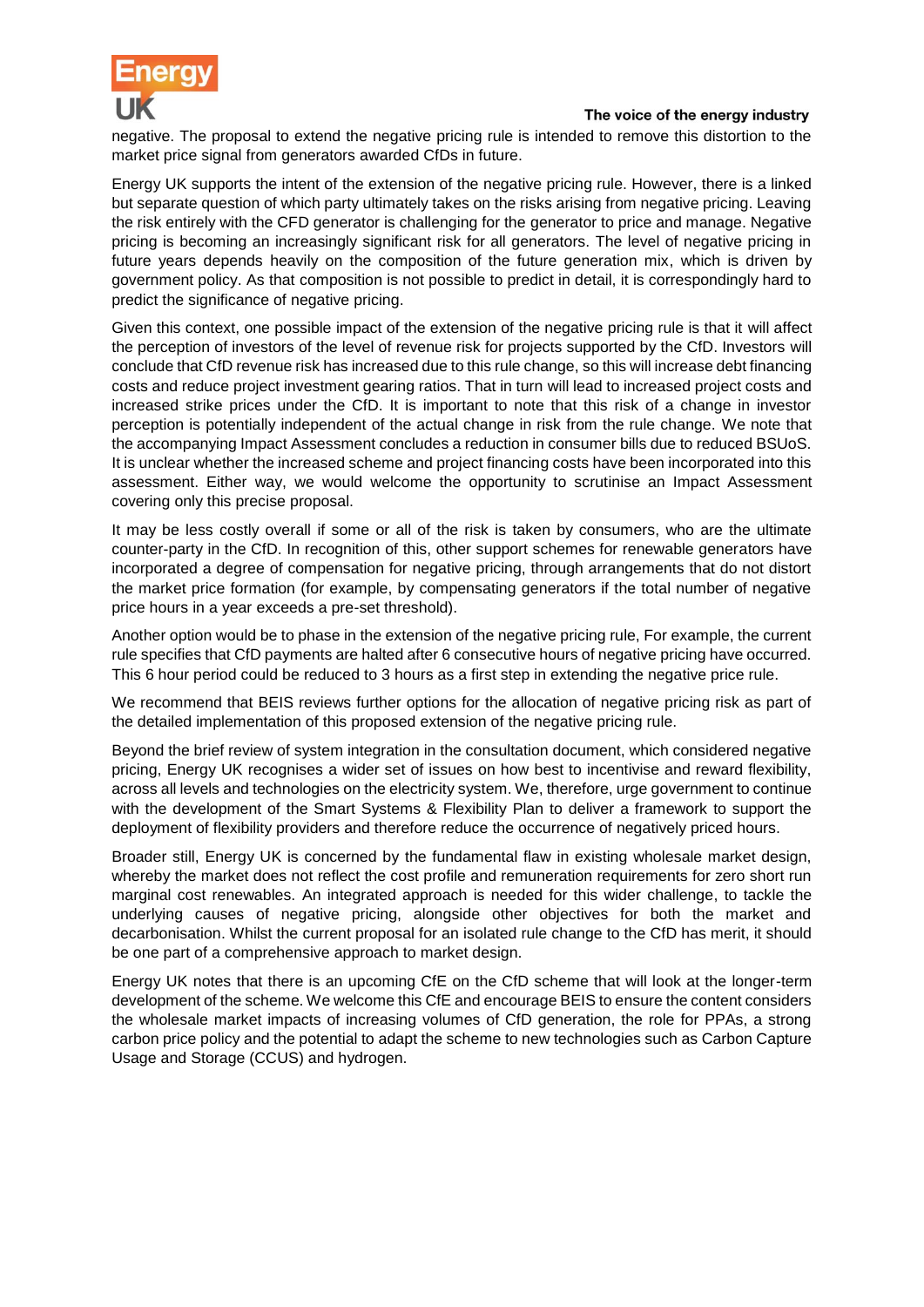

37. The government welcomes views on the preferred approach to maintain the cap on phased projects at 1500MW.

Energy UK accepts the proposal to keep the cap on phased projects at 1500MW for AR4. We agree that this could increase the likelihood of a greater number of applicants (including potential new entrants) being successful in future allocation rounds, thus further diversifying the projects in play. However, we note that the rationale for the 1500MW cap is becoming increasingly difficult to justify, and we therefore urge BEIS to review the cap ahead of future rounds, especially given that ScotWind projects may result in higher capacities due to density requirements.

We also suggest that the 1500MW should be reviewed for the following reasons:-

- The cap was originally instated during EMR formation in 2013 and, therefore, does not have consideration for the faster than expected technological innovation (e.g. larger turbines), the greater capacity that is being procured in each round and increased UK ambition for offshore wind.
- Increasing the cap would deliver further cost reductions through technological advancement and economies of scale
- The 1500MW limit is arbitrary ScotWind projects do not have a limit and the limit imposed by The Crown Estate has been heavily criticised by industry
- A Power Purchase Agreement (PPA) market for offshore wind does exist but it is limited in the UK due to the finite number of large off-takers such as data centres and heavy industry.

We also note that auctions in other markets place restraints on single bidders acquiring certain capacity limits (e.g. 50% of total capacity in Portugal). Further discussion is needed on an appropriate cap on phased offshore projects and we believe the CfE on the CfD is a good opportunity to address this.

38. The government welcomes views on whether there are any barriers to developing a phased offshore wind project on a part-merchant basis.

It is widely understood that the scale of low-carbon electricity generation infrastructure deployment required to satisfy the net zero target will not be possible without CfDs. It is for this reason that Energy UK is strongly supportive of the continued use of the CfD scheme as the primary mechanism for supporting deployment of low-carbon electricity generation infrastructure. However, the use of CfDs should not preclude opportunities to deploy new low-carbon projects on a full or part merchant basis where such opportunities arise.

Phased offshore wind farms in particular offer opportunities to co-locate capacity that is covered by a CfD with capacity that is supported on a merchant basis. The LCCC recognises this scenario and provides the following guidance:

*"Any additional generating capacity that is separately metered and not a part of the Facility is not subject to the CFD and to all intents and purposes is distinct from the Facility and any obligations*  LCCC has under the CFD. In the specific case where a Generator can clearly identify the additional *assets accounting for the additional capacity of 200MW from those comprising the 800MW Facility, and where the Generator can separately meter the resulting generating output of the additional capacity of 200MW; then such development could be possible. Nevertheless LCCC must be satisfied with such metering arrangement and therefore approvals should be sought by LCCC"*

Energy UK is satisfied that appropriate metering arrangements can be put in place to satisfy this guidance and therefore does not envisage any barriers to developing phased offshore wind projects on a part-merchant basis.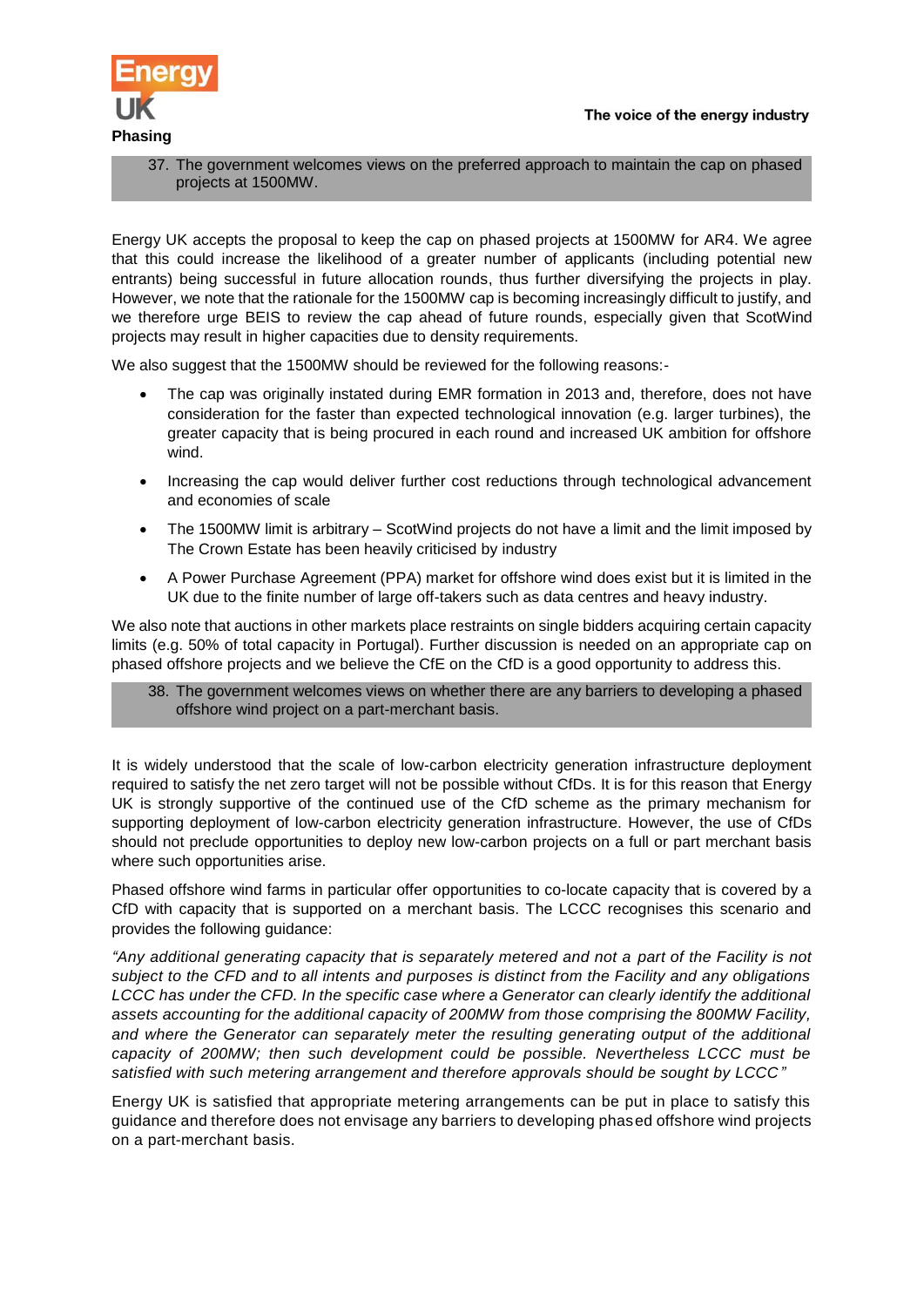

# **Milestone Delivery Date**

39. The government welcomes views on the benefits, such as successful delivery of projects or reduced costs for consumers that would result from extending the Milestone Delivery Date for: (i) the project commitments route only, or also (ii) the 10% spend route.

Energy UK strongly recommends that the period of the Milestone Requirement (MR) is increased to at least 18 months for offshore wind, onshore wind and Remote Island Wind (RIW) technologies, for both the project commitments route and the 10% spend route. However, we note that this policy lever should not be looked at in isolation. Of most relevance is the relationship between NDD and Milestone Delivery Date (MDD). In our view, MDD needs to be extended even with the existing penalty regime, but the Government can be even more certain it is an acceptable amount of risk following NDD extension and particularly bid bonds.

For offshore wind farms, neither of these routes can be achieved within 12 months without very costly acceleration of the project. This requires decisions on technical solutions and suppliers to be taken almost immediately, unnecessarily expedited project finance, highly constrained ability to open up supply chains to UK entrants and negotiate with suppliers, unnecessary increases in the time cost of capital and reduced access to viable, next generation technologies. The unique scale and complexity of offshore wind compared to other CfD technologies means that the "generic" 12 month duration is too short.

Onshore wind projects are increasing in scale and complexity to maximise the opportunities that are offered from each site. This trend is one of the factors that is delivering further reductions in the cost of onshore wind. However, it can also require more time to finalise suppliers and technical solutions once a CfD has been secured. Compressing these timescales to meet an arbitrary 12 month deadline for the MDD can increase costs. For this reason, it would be most efficient to extend the MDD to at least 18 months.

For RIW projects, a key step in enabling the project is to secure a grid connection agreement. This will require confirmation from the transmission owner that new capacity in the grid interconnection to the island will be installed. The timescales for this confirmation are variable and, for this reason, the MDD should be increased to 18 months for RIW.

Regarding the 10% spend route, we note that there is an alternative approach that could be taken whereby developers commit to 5% spend after 12 months and 10% spend after 24 months. This approach would provide the breathing space and associated benefits outlined above but also deliver some reassurance to BEIS in terms of progress against milestones.

# 40. The government welcomes views on whether an extension should apply to all projects or only to particular technologies or sizes of projects.

For technologies other than offshore wind, onshore wind and RIW, meeting the Milestone Requirement within 12 months is not as challenging. However, given the severe consequences of not meeting the Milestone Requirement, this presents a significant risk to the project and, as a result, activities and expenditure may be brought forward to ensure sufficient margin to assure the due date is met. An extension for all projects would avoid this.

If bid bonds are introduced for Pot 1 and Pot 2 technologies (which Energy UK would support), then the Milestone Requirement need only provide a "backstop" assurance of progress with a project and can be extended to 18 months for all technologies without undermining the incentives for developers to deliver progress.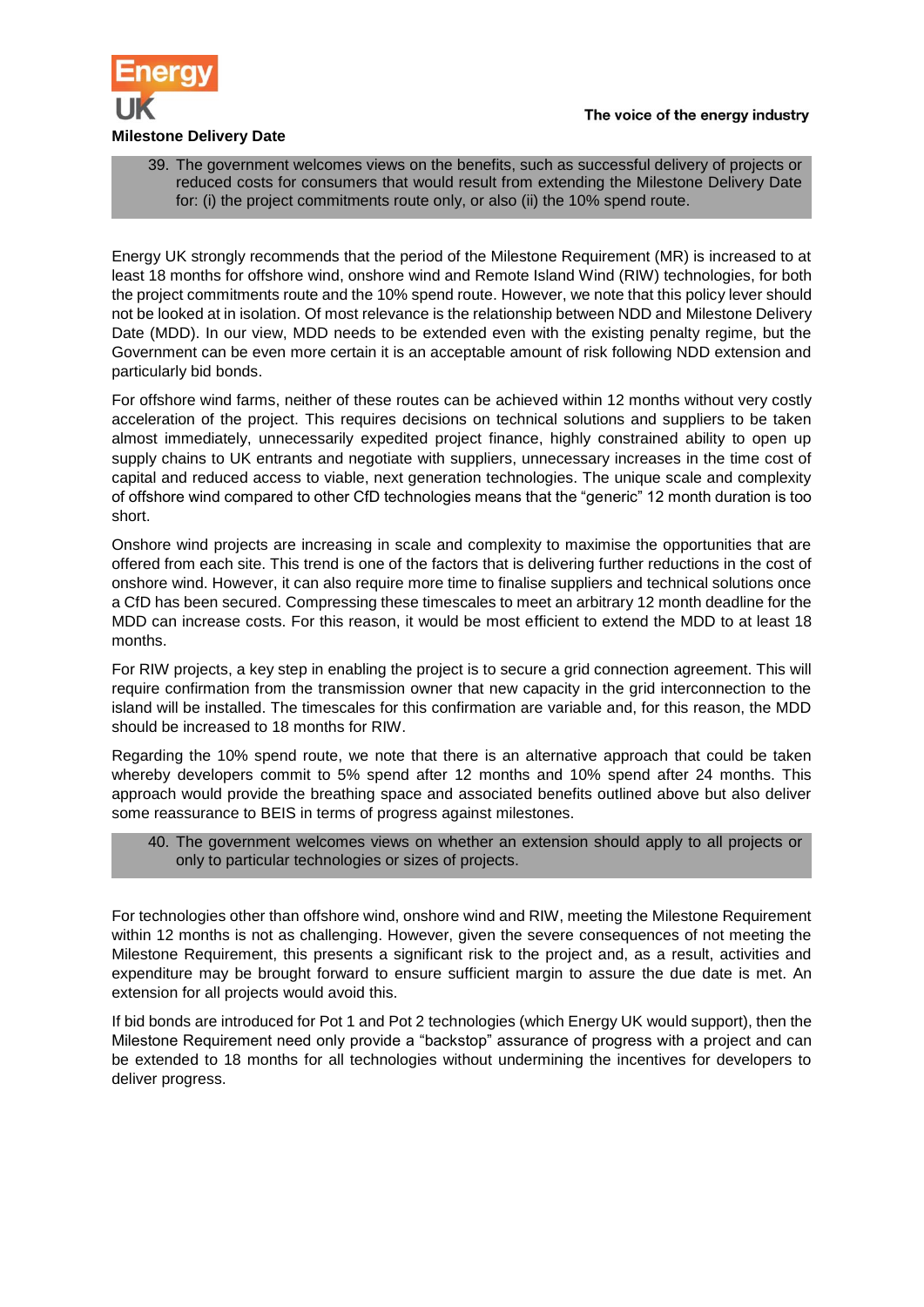

41. The government welcomes views on the length of an effective extension and the implications. Would an extension to a 15-month deadline be effective and if not, why?

Energy UK believes that an extension to the MDD to at least 18 months after the signing of a CfD would be most effective. The current 12 month MDD imposes an 'artificial' Financial Investment Decision (FID) on projects, particularly offshore wind which are complex projects with long development programmes. The current length of the MDD period acts as a restriction on how an investor would otherwise optimally plan and execute the procurement process. Extending the MDD could:

- Better align the spend and decision profile to a FID. In reality, expenditure and commitments are not required until at least 18 months after CfD.
- Increase competition amongst suppliers and reduce costs. For example it would improve the negotiation process because the developer has greater certainty over the design of the site and the pricing, which allows sufficient time for suppliers to understand project needs and develop capabilities / prepare bids. It also allows time to negotiate and close contracts resulting in more robust contract.

Encourage new entrant suppliers. Together with future visibility of future CfD auctions, a longer period between signing the CfD and MDD could encourage new entrants to enter the offshore wind industry which could improve competitiveness. The current MDD period favours incumbents as they require less time for technical clarifications. Extending the MDD could also provide opportunity for innovation and to explore new techniques and technologies.

### **Miscellaneous Allocation Regulation Changes**

42. Do you agree with the government's proposal to remove all references to "end date of the allocation round"?

Whilst Energy UK understands the rationale behind the proposals in this section in response to the events surrounding CfD Allocation Round 3 (AR3), we urge the government to consider the balance between introducing increased flexibility to government decision making and that the impact that would have on investor risk perception.

The key aim of the CfD scheme is to deliver low-carbon infrastructure at the lowest possible cost to the consumer and it is likely that, if some of the proposals in this section are brought forward, it would result in a material increase in overall project costs. This would be due to lenders charging a higher interest rate to reflect the uncertainty that would be introduced by these measures.

43. Do you agree with the government's proposal to add more detail on when key dates can be varied using a round variation notice?

Energy UK agrees with this proposal.

44. Do you agree with the government's proposal to remove the requirement to publish certain dates in the allocation framework?

Energy UK agrees with this proposal.

45. Do you agree with the government's proposal to provide an extra scenario under which the allocation process must commence?

Energy UK agrees with this proposal.